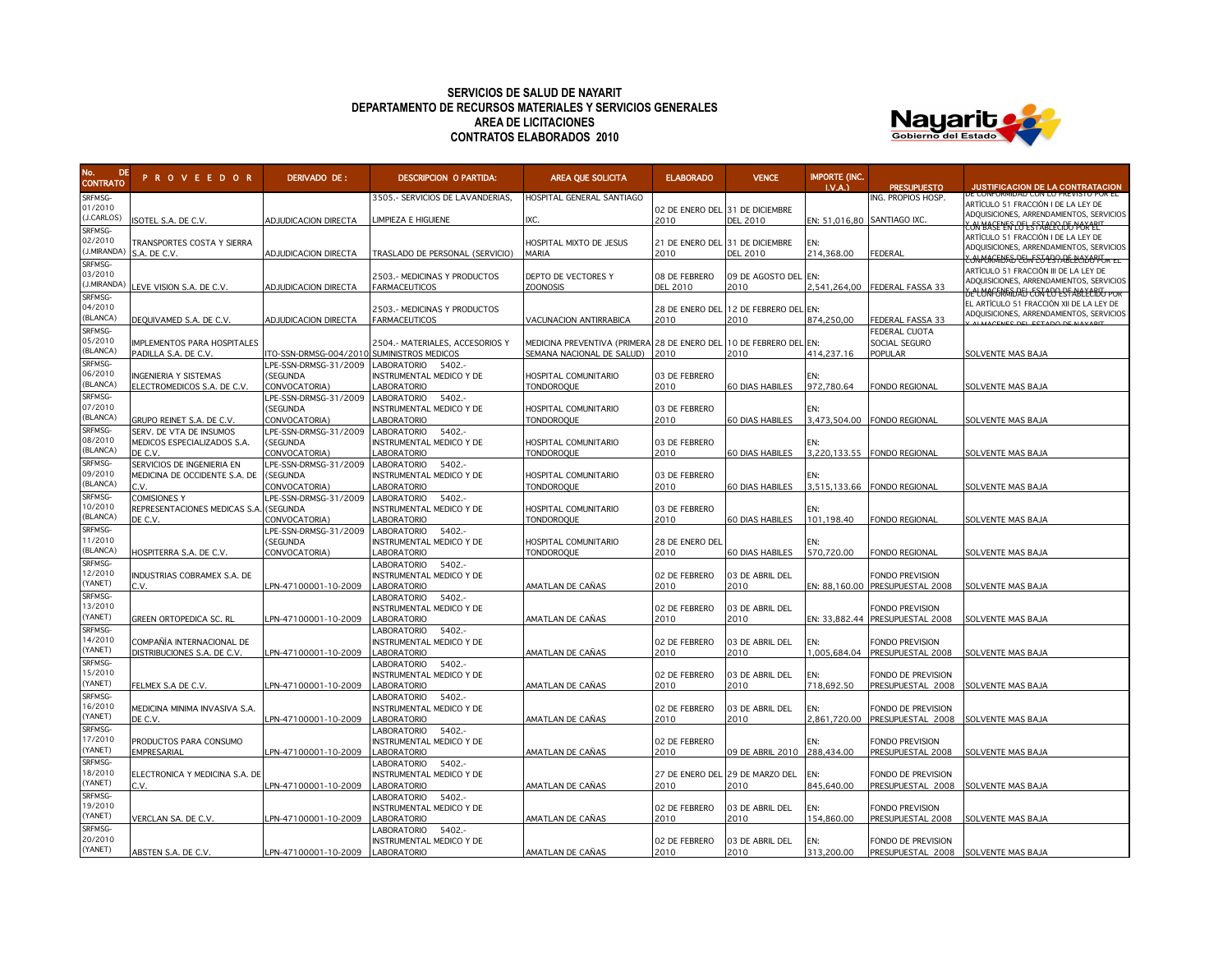

| No.<br>DE.<br><b>CONTRATO</b>                | <b>PROVEEDOR</b>                            | DERIVADO DE:                         | <b>DESCRIPCION O PARTIDA:</b>                                                   | AREA QUE SOLICITA                                                      | <b>ELABORADO</b>                        | <b>VENCE</b>                            | <b>IMPORTE (INC.</b><br>LVA. | <b>PRESUPUESTO</b>                    | <b>JUSTIFICACION DE LA CONTRATACION</b>                                                                                                         |
|----------------------------------------------|---------------------------------------------|--------------------------------------|---------------------------------------------------------------------------------|------------------------------------------------------------------------|-----------------------------------------|-----------------------------------------|------------------------------|---------------------------------------|-------------------------------------------------------------------------------------------------------------------------------------------------|
| SRFMSG-<br>21/2010<br>(GONZALO)              | AXXA SEGUROS S.A. DE C.V.                   | ADJUDICACION DIRECTA                 | 3404 .- SEGUROS DE BIENES<br><b>PATRIMONIALES</b>                               | A LOS SERVICIOS DE SALUD DE<br>NAYARIT                                 | <b>DEL 2009</b>                         | 31 DE DICIEMBRE 01 DE MARZO DEL<br>2010 | EN:<br>325,829.24            | ESTATAL                               | ON BASE EN LO ESTABLECIDO EN EL<br>ARTÍCULO 51 FRACCIÓN VI DE LA LEY DE<br>ADQUISICIONES, ARRENDAMIENTO, SERVICIOS Y                            |
| SRFMSG-<br>22/2010<br><b>JUAN</b>            | <b>ANCELADO</b>                             | CANCELADO                            | CANCELADO                                                                       | <b>CANCELADO</b>                                                       | CANCELADO                               | <b>CANCELADO</b>                        | CANCELADO                    | <b>ANCELADO</b>                       | <b>ANCELADO</b>                                                                                                                                 |
| SRFMSG-<br>23/2010<br>(ARQ. JUN              | <b>UCIA PEREZ MEDINA</b>                    | ADJUDICACION DIRECTA<br>$(12$ MESES) | 3601 .- GASTOS DE EDICION Y<br>PUBLICACION                                      | SERVICIOS DE COMUNICACIÓN<br>SOCIAL                                    | 22 DE ENERO DEL 31 DE DICIEMBRE<br>2010 | <b>DEL 2010</b>                         | FN:<br>556,800.00            | ESTATAL                               | CON BASE EN LO ESTABLECIDO EN EL<br>ARTÍCULO 51 FRACCIÓN III DE LA LEY DE<br>ADQUISICIONES, ARRENDAMIENTOS Y<br>EDVICIOS Y ALMACENES DEL ESTADO |
| SRFMSG-<br>24/2010<br><b>CANCELAD</b>        | CANCELADO                                   | CANCELADO                            | CANCELADO                                                                       | CANCELADO                                                              | CANCELADO                               | CANCELADO                               | <b>CANCELADO</b>             | CANCELADO                             | <b>CANCELADO</b>                                                                                                                                |
| SRFMSG-<br>25/2010<br><b>CANCELAD</b>        | CANCELADO                                   | <b>ANCELADO</b>                      | CANCELADO                                                                       | <b>ANCELADO</b>                                                        | CANCELADO                               | <b>CANCELADO</b>                        | CANCELADO                    | <b>ANCELADO</b>                       | CANCELADO                                                                                                                                       |
| <b>SRFMSG-</b><br>26/2010<br><b>CANCELAD</b> | CANCELADO                                   | <b>ANCELADO</b>                      | CANCELADO                                                                       | CANCELADO                                                              | CANCELADO                               | <b>CANCELADO</b>                        | <b>CANCELADO</b>             | <b>CANCELADO</b>                      | CANCELADO                                                                                                                                       |
| SRFMSG-<br>27/2010<br><b>CANCELAD</b>        | CANCELADO                                   | <b>CANCELADO</b>                     | <b>CANCELADO</b>                                                                | <b>CANCELADO</b>                                                       | CANCELADO                               | CANCELADO                               | <b>CANCELADO</b>             | CANCELADO                             | <b>CANCELADO</b>                                                                                                                                |
| SRFMSG-<br>28/2010<br><b>CANCELAD</b>        | <b>CANCELADO</b>                            | <b>CANCELADO</b>                     | <b>CANCELADO</b>                                                                | CANCELADO                                                              | CANCELADO                               | CANCELADO                               | <b>CANCELADO</b>             | CANCELADO                             | <b>CANCELADO</b>                                                                                                                                |
| SRFMSG-<br>29/2010<br><b>CANCELAD</b>        | <b>CANCELADO</b>                            | <b>CANCELADO</b>                     | <b>CANCELADO</b>                                                                | CANCELADO                                                              | CANCELADO                               | <b>CANCELADO</b>                        | <b>CANCELADO</b>             | <b>CANCELADO</b>                      | CANCELADO                                                                                                                                       |
| SRFMSG-<br>30/2010<br><b>CANCELADO</b>       | CANCELADO                                   | <b>CANCELADO</b>                     | CANCELADO                                                                       | <b>ANCELADO</b>                                                        | CANCELADO                               | <b>CANCELADO</b>                        | <b>CANCELADO</b>             | <b>CANCELADO</b>                      | Cancelado                                                                                                                                       |
| SRFMSG-<br>31/2010 (J<br>MIRANDA)            | FERNANDO OROZCO RAMIREZ                     | ADJUDICACION DIRECTA                 | MANTENIM. MAQ. DE EMERGENCIA<br>MANTENIMIENTO PREVENTIVO                        | CASA D EMAQUINAS HOSPITAL<br><b>CIVIL</b>                              | 27 DE ENERO DEL 30 DE DIAS 1ER<br>2010  | <b>SERVICIO</b>                         | EN: 19,720.00                | ANAXO IV SEGURO<br>POPULAR            | ARTÍCULOS 48 Y 50 FRACCIÓN PRIMERA DE LA<br>LEY DE ADQUISICIONES, ARRENDAMIENTOS,                                                               |
| SRFMSG-<br>32/2010 (J<br>MIRANDA)            | FERNANDO OROZCO RAMIREZ                     | <b>ADJUDICACION DIRECTA</b>          | MANTENIM. MAQ. DE EMERGENCIA<br>GENERADORA DE ENERGIA ELECT.<br>MAQ. HOSP CIVIL | MAQUINA DE EMERGENCIA                                                  | 27 DE ENERO DEL<br>2010                 | 30 DIAS                                 | EN:<br>150,800.00            | ANAXO IV SEGURO<br>POPULAR            | E <del>ERY ISASE EN LU ESTABELECIJO FENPLOS"</del><br>ARTÍCULOS 48 Y 50 FRACCIÓN PRIMERA DE LA<br>LEY DE ADQUISICIONES, ARRENDAMIENTOS,         |
| SRFMSG-<br>33/2010 (J<br>MIRANDA)            | GRUPO MILLENNIUM DE NAYARIT<br>S.A. DE C.V. | ADJUDICACION DIRECTA                 | 2504 .- MEDICINA Y PRODUCTOS<br><b>FARMACEUTICOS</b>                            | CENTRO ESTATAL DE<br>CANCEROLOGIA                                      | 2010                                    | 10 DE ENERO DEL 20 DE ENERO DEL<br>2010 | EN:<br>216,000.00            | FONDO DE GASTOS<br>CATASTROFICOS      | <del>ERN "BASE" LIN" CENES PABLECTIOO" PER</del><br>ARTÍCULO 42 PÁRRAFO QUINTO DE LA LEY DE<br>ADQUISICIONES,<br>ARRENDAMIENTOS                 |
| SRFMSG-<br>34/2010 (J<br><b>MIRANDA)</b>     | GRUPO MILLENNIUM DE NAYARIT<br>S.A. DE C.V. | ADJUDICACION DIRECTA                 | 2504.- MEDICINA Y PRODUCTOS<br><b>FARMACEUTICOS</b>                             | CENTRO ESTATAL DE<br>CANCEROLOGIA                                      | 15 DE FEBRERO<br><b>DEL 2010</b>        | 20 DE ENERO DEL<br>2010                 | FN:<br>364,000.00            | FONDO DE GASTOS<br>CATASTROFICOS      | <del>EERY BASE EN LOFEST ABELIEIDO POR EL</del><br>ARTÍCULO 42 PÁRRAFO QUINTO DE LA LEY DE<br>ADQUISICIONES, ARRENDAMIENTOS Y                   |
| SRFMSG-<br>35/2010<br><b>APARTADO</b>        | CANCELADO                                   | <b>CANCELADO</b>                     | CANCELADO                                                                       | <b>ANCELADO</b>                                                        | <b>CANCELADO</b>                        | CANCELADO                               | <b>CANCELADO</b>             | CANCELADO                             | CANCELADO                                                                                                                                       |
| <b>SRFMSG-</b><br>36/2010<br><b>APARTADO</b> | <b>CANCELADO</b>                            | <b>ANCELADO</b>                      | CANCELADO                                                                       | CANCELADO                                                              | CANCELADO                               | CANCELADO                               | <b>CANCELADO</b>             | <b>ANCELADO</b>                       | CANCELADO                                                                                                                                       |
| SRFMSG-<br>37/2010<br><b>APARTADO</b>        | <b>ANCELADO</b>                             | <b>ANCELADO:</b>                     | CANCELADO                                                                       | <b>ANCELADO</b>                                                        | CANCELADO                               | CANCELADO                               | CANCELADO                    | <b>ANCELADO</b>                       | <b>ANCELADO</b>                                                                                                                                 |
| SRFMSG-<br>38/2010<br>(GONZALO)              | SERGIO GONZALEZ RAMIREZ                     |                                      | TO-SSN-DRMSG-038/2009 5206.-BIENES INFORMATICOS                                 | HOSPITAL BASICO COMUNITARIO 03 DE FEBRERO<br>LAS VARAS                 | 2010                                    | 23 DE FEBRERO DEL EN:<br>2010           | 405,913.79                   | FONDO REGIONAL 2009                   | SOLVENTE MAS BAJA                                                                                                                               |
| SRFMSG-<br>39/2010<br>(GONZALO)              | SERGIO GONZALEZ RAMIREZ                     |                                      | ITO-SSN-DRMSG-040/2009 5206.-BIENES INFORMATICOS                                | HOSPITAL BASICO COMUNITARIO 03 DE FEBRERO<br>COMPOSTELA                | 2010                                    | 23 DE FEBRERO DEL EN:<br>2010           | 405.913.79                   | FONDO REGIONAL 2009                   | SOLVENTE MAS BAJA                                                                                                                               |
| SRFMSG-<br>40/2010<br>(GONZALO)              | LUIS ARTURO MORENO RAMIREZ                  | ADJUDICACION DIRECTA                 | 5101 .- MOBILIARIO                                                              | HOSPITAL BASICO COMUNITARIO 04 DE FEBRERO<br>LAS VARAS                 | <b>DEL 2010</b>                         | 04 DE MARZO DEL<br>2010                 | EN:<br>438,964.88            | FONDO REGIONAL 2009 NAYARIT           | ADQUISICIONES, ARRENDAMIENTOS,<br>SERVICIOS Y ALMACENES DEL ESTADO DE                                                                           |
| SRFMSG-<br>41/2010<br>(YANET)                | ARIEL ULISES GONZALEZ LLAMAS                | ICTP-SSN-DRMSG-<br>001/2010          | 5101.- MOBILIARIO                                                               | HOSPITAL GENERAL TEPIC<br>HOSPITAL INTEGRAL IXTLAN DEL                 | 05 DE FEBRERO<br><b>DEL 2010</b>        | 01 DE MARZO DEL<br>2010                 | EN:<br>618,684.25            | PROCEDES 2009(BIRF)                   | SOLVENTE MAS BAJA                                                                                                                               |
| SRFMSG-<br>42/2010<br>(YANET)                | NERY ZOSER NAFFATE CARLOS                   | ICTP-SSN-DRMSG-<br>002/2010          | 5206 .- BIENES INFORMATICOS                                                     | HOSPITAL GEN. TEPIC, HOSPITAL O5 DE FEBRERO<br>INTEGRAL IXTLAN DEL RIO | <b>DEL 2010</b>                         | 12 DE ABRIL DEL<br>2010                 | EN:<br>213,844.42            | PROCEDES 2009(BIRF) SOLVENTE MAS BAJA |                                                                                                                                                 |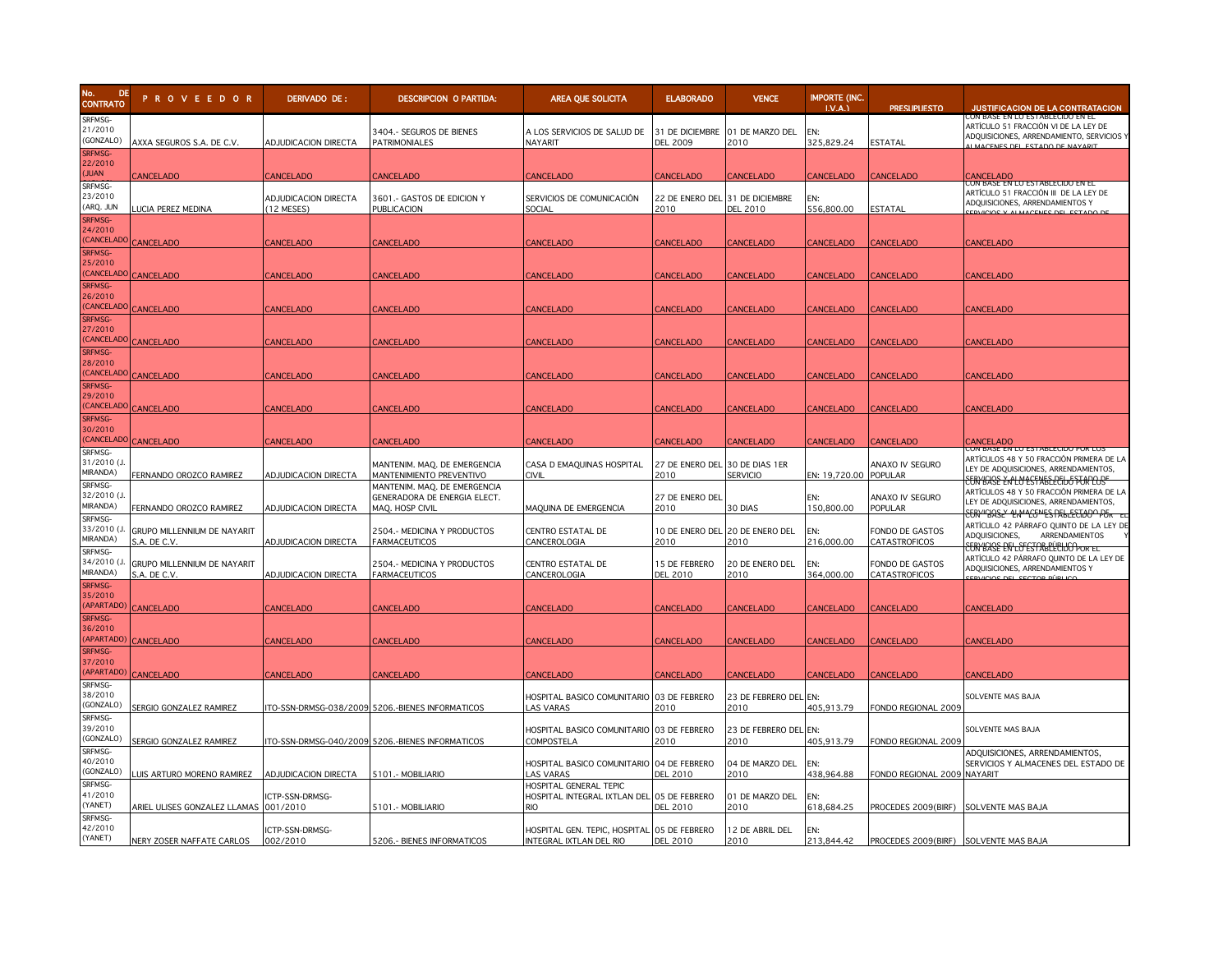

| No.<br>DE<br><b>CONTRATO</b>              | <b>PROVEEDOR</b>                                                | DERIVADO DE:                                                 | <b>DESCRIPCION O PARTIDA:</b>                                          | AREA QUE SOLICITA                                                      | <b>ELABORADO</b>                 | <b>VENCE</b>              | <b>IMPORTE (INC.</b><br>LV.A. | <b>PRESLIPLIESTO</b>                                  | <b>JUSTIFICACION DE LA CONTRATACION</b>                                                                                                                            |
|-------------------------------------------|-----------------------------------------------------------------|--------------------------------------------------------------|------------------------------------------------------------------------|------------------------------------------------------------------------|----------------------------------|---------------------------|-------------------------------|-------------------------------------------------------|--------------------------------------------------------------------------------------------------------------------------------------------------------------------|
| SRFMSG-<br>43/2010<br>(YANET)<br>SRFMSG-  | SERGIO GONZALEZ RAMIREZ                                         | ICTP-SSN-DRMSG-<br>002/2010                                  | 5206 .- BIENES INFORMATICOS                                            | HOSPITAL GEN. TEPIC, HOSPITAL 05 DE FEBRERO<br>INTEGRAL IXTLAN DEL RIO | <b>DEL 2010</b>                  | 12 DE ABRIL DEL<br>2010   |                               | EN: 38,089.49 PROCEDES 2009(BIRF) SOLVENTE MAS BAJA   |                                                                                                                                                                    |
| 44/2010<br><b>BLANCA)</b><br>SRFMSG-      | O VENDING GROUP S.A. DE C.V.                                    |                                                              | ITO-SSN-DRMSG-006/2010 5206.-BIENES INFORMATICOS                       | TONDOROQUE<br>EQUIPAMEINTO DEL HOSPITAL                                | 10 DE FEBRERO<br><b>DEL 2010</b> | 25 DE MARZO DEL<br>2010   | EN:<br>404,190.40             | FONDO REGIONAL                                        | SOLVENTE MAS BAJA<br>ADQUISICIONES, ARRENDAMIENTOS,                                                                                                                |
| 45/2010<br>GONZALO)                       | PRODUCCION, TECNOLOGIA Y<br>VANGUARDIA S.A DE C.V.              | ADJUDICACION DIRECTA                                         | 5101.- MOBILIARIO                                                      | BASICO COMUNITARIO DE<br>COMPOSTELA                                    | 10 DE FEBRERO<br><b>DEL 2010</b> | 10 DE MARZO DEL<br>2010   | EN:<br>700,392.92             | ONDO REGIONAL                                         | SERVICIOS Y ALMACENES DEL ESTADO DE<br><b>NAYARIT</b>                                                                                                              |
| SRFMSG-<br>46/2010<br>GONZALO)            | ARIEL ULISES GONZALEZ LLAMAS                                    | ADJUDICACION DIRECTA                                         | 5101.- MOBILIARIO                                                      | EQUIPAMIENTIO DEL HOSPITAL<br><b>BASICO COMUNITARIO LAS</b><br>VARAS   | 10 DE FEBRERO<br><b>DEL 2010</b> | 10 DE MARZO DEL<br>2010   | EN:<br>321,629.72             | ONDO REGIONAL 2009 NAYARIT                            | ADQUISICIONES, ARRENDAMIENTOS,<br>SERVICIOS Y ALMACENES DEL ESTADO DE                                                                                              |
| SRFMSG-<br>47/2010<br>YANET)              | INGENIERIA Y SISTEMAS<br>ELECTROMEDICOS S.A. DE C.V.            | PI-47100001-03-2010                                          | 5401 .- EQUIPO MEDICO Y DE<br><b>LABORATORIO</b>                       | CENTRO DE SALUD DE<br>SANTIAGO, TEPIC, IXTALN DEL<br>חו                | 12 DE FEBRERO<br>2010            | 16 DE ABRIL DEL<br>2010   | EN:<br>4,229,012.00           | PROCEDES 2008                                         | SOLVENTE MAS BAJA                                                                                                                                                  |
| SRFMSG-<br>48/2010<br>YANET)              | MEDICINA MINIMA INVASIVA S.A.<br>DE C.V.                        | PI-47100001-03-2010                                          | 5401.- EQUIPO MEDICO Y DE<br><b>ABORATORIO</b>                         | CENTRO DE SALUD DE<br>SANTIAGO, TEPIC, IXTALN DEL                      | 16 DE FEBRERO<br>DEL 2010        | 16 DE ABRIL DEL<br>2010   | EN:<br>5,904,400.00           | PROCEDES 2008                                         | <b>SOLVENTE MAS BAJA</b>                                                                                                                                           |
| SRFMSG-<br>49/2010<br>YANET)              | MANTENIMIENTO PREVENTIVO Y<br>CORRECTIVO                        | PI-47100001-03-2010                                          | 5401 .- EQUIPO MEDICO Y DE<br>LABORATORIO                              | CENTRO DE SALUD DE<br>SANTIAGO, TEPIC, IXTALN DEL<br>RIO               | 16 DE FEBRERO<br><b>DEL 2010</b> | 16 DE ABRIL DEL<br>2010   | EN:<br>4,404,939.68           | PROCEDES 2008                                         | SOLVENTE MAS BAJA                                                                                                                                                  |
| SRFMSG-<br>50/2010<br>YANET)              | <b>INSTRUMENTOS MEDICOS</b><br>INTERNACIONALES S.A. DE C.V.     | PI-47100001-03-2010                                          | 5401 .- EQUIPO MEDICO Y DE<br>LABORATORIO                              | CENTRO DE SALUD DE<br>SANTIAGO, TEPIC, IXTALN DEL                      | 16 DE FEBRERO<br><b>DEL 2010</b> | 16 DE ABRIL DEL<br>2010   |                               | EN: 27,554.64 PROCEDES 2008                           | SOLVENTE MAS BAJA                                                                                                                                                  |
| SRFMSG-<br>51/2010<br>YANET)              | Serv. de ingenieria en<br>MEDICINA DE OCCIDENTE S.A. DE<br>C.V. | PI-47100001-03-2010                                          | 5401 .- EQUIPO MEDICO Y DE<br>LABORATORIO                              | CENTRO DE SALUD DE<br>SANTIAGO, TEPIC, IXTALN DEL                      | 16 DE FEBRERO<br>DEL 2010        | 16 DE ABRIL DEL<br>2010   | EN:<br>7,723,071.33           | PROCEDES 2008                                         | SOLVENTE MAS BAJA                                                                                                                                                  |
| SRFMSG-<br>52/2010<br>YANET)              | ABSTEN S.A. DE C.V.                                             | PI-47100001-03-2010                                          | 5401 .- EQUIPO MEDICO Y DE<br><b>ABORATORIO</b>                        | CENTRO DE SALUD DE<br>SANTIAGO, TEPIC, IXTALN DEL                      | 16 DE FEBRERO<br>DEL 2010        | 16 DE ABRIL DEL<br>2010   | EN:<br>937,512.00             | PROCEDES 2008                                         | SOLVENTE MAS BAJA                                                                                                                                                  |
| SRFMSG-<br>53/2010<br>YANET)              | COMERCIALIZADORA MOCAREL                                        |                                                              | 5401 .- EQUIPO MEDICO Y DE                                             | CENTRO DE SALUD DE<br>SANTIAGO, TEPIC, IXTALN DEL<br>RIO               | 16 DE FEBRERO                    | 16 DE ABRIL DEL           | FN:                           |                                                       |                                                                                                                                                                    |
| SRFMSG-<br>54/2010                        | S.A. DE C.V.                                                    | PI-47100001-03-2010                                          | LABORATORIO<br>5401 .- EQUIPO MEDICO Y DE                              | CENTRO DE SALUD DE<br>SANTIAGO, TEPIC, IXTALN DEL                      | <b>DEL 2010</b><br>16 DE FEBRERO | 2010<br>16 DE ABRIL DEL   | 1,843,275.45<br>EN:           | PROCEDES 2008                                         | SOLVENTE MAS BAJA                                                                                                                                                  |
| (YANET)<br>SRFMSG-<br>55/2010             | IFETEC S.A. DE C.V<br>COMERCIALIZADORA VELOBO S.A.              | PI-47100001-03-2010                                          | <b>LABORATORIO</b><br>2701.- VESTUARIO, UNIFORMES Y                    | rio                                                                    | <b>DEL 2010</b><br>11 DE FEBRERO | 2010<br>11 DE MARZO DEL   | 160,776.00<br>EN:             | PROCEDES 2008<br>ESTIMULO SOBRE<br>SALARIO FISCAL DEL | <b>SOLVENTE MAS BAJA</b>                                                                                                                                           |
| CARLOS S.)<br>SRFMSG-<br>56/2010          | DE C.V.                                                         | ITO-SSN-DRMSG-005/201<br>LPE-SSN-DRMSG-<br>001/2010 (SEGUNDA | <b>BLANCOS</b><br>LABORATORIO<br>5402.-<br>INSTRUMENTAL MEDICO Y DE    | <b>ESTIMULO FISCAL ISR</b><br>HOSPITAL COMUNITARIO DE                  | <b>DEL 2010</b><br>17 DE FEBRERO | 2010<br>31 DE MARZO DEL   | 319,069.60<br>EN:             | <b>SR</b>                                             | SOLVENTE MAS BAJA                                                                                                                                                  |
| GONZALO)<br>SRFMSG-<br>57/2010            | OSE LUIS VAZQUEZ LAMAS<br>SANABRIA CORPORATIVO MEDICO           | CONVOCATORIA)<br>LPE-SSN-DRMSG-<br>001/2010 (SEGUNDA         | ABORATORIO<br>LABORATORIO<br>5402.-<br>INSTRUMENTAL MEDICO Y DE        | COMPOSTELA<br>HOSPITAL COMUNITARIO DE                                  | <b>DEL 2010</b><br>17 DE FEBRERO | 2010<br>31 DE MARZO DEL   | 121,633.42<br>EN:             | ONDO REGIONAL                                         | SOLVENTE MAS BAJA                                                                                                                                                  |
| GONZALO)<br>SRFMSG-<br>58/2010            | S.A. DE CV.                                                     | CONVOCATORIA)<br>LPE-SSN-DRMSG-                              | LABORATORIO<br>5402 .-<br><b>ABORATORIO</b>                            | COMPOSTELA                                                             | <b>DEL 2010</b>                  | 2010                      | 576,201.89                    | ONDO REGIONAL                                         | SOLVENTE MAS BAJA                                                                                                                                                  |
| (GONZALO)<br>SRFMSG-                      | OSE LUIS VAZQUEZ LAMAS                                          | 002/2010 (SEGUNDA<br>CONVOCATORIA)<br>LPE-SSN-DRMSG-         | INSTRUMENTAL MEDICO Y DE<br><b>ABORATORIO</b><br>5402.-<br>LABORATORIO | HOSPITAL BASICO COMUNITARIO 17 DE FEBRERO<br><b>AS VARAS</b>           | <b>DEL 2010</b>                  | 31 DE MARZO DEL<br>2010   | EN:<br>121,633.42             | ONDO REGIONAL                                         | <b>SOLVENTE MAS BAJA</b>                                                                                                                                           |
| 59/2010<br>GONZALO)<br>SRFMSG-            | SANABRIA CORPORATIVO MEDICO<br>S.A. DE C.V.                     | 002/2010 (SEGUNDA<br>CONVOCATORIA)                           | INSTRUMENTAL MEDICO Y DE<br><b>ABORATORIO</b>                          | HOSPITAL BASICO COMUNITARIO 17 DE FEBRERO<br><b>AS VARAS</b>           | <b>DEL 2010</b>                  | 31 DE MARZO DEL<br>2010   | EN:<br>576,201.89             | FONDO REGIONAL                                        | SOLVENTE MAS BAJA<br>ADJUDICACION DIKECTA DE CONFORMIDAL                                                                                                           |
| 60/2010 (J.<br><b>MIRANDA)</b><br>SRFMSG- | IMPLEMENTOS PARA HOSPITALES<br>PADILLA S.A. DE C.V.             | ADJUDICACION DIRECTA                                         | 2504.- MATERIALES, ACCESORIOS Y<br>SUMINISTROS MEDICOS                 | VACUNACION UNIVERSAL<br>(PROGRAMA)                                     | 09 DE FEBRERO<br><b>DEL 2010</b> | 22 DE FEBRERO DEL<br>2010 | EN:<br>704,217.44             | EDERAL FASSA 33                                       | CON LO ESTABLECIDO POR EL ARTÍCULO 51<br>FRACCIÓN XII DE LA LEY DE ADQUISICIONES,<br><b>BRFURAMJENTOSNE BYLISTA BLE CILMO PERFEE</b>                               |
| 61/2010<br>EUNICE)                        | COMPUTACION, EXPERIENCIA Y<br>SERVICIO S.A. DE C.V.             | ITO-SSN-DRMSG-009/2010                                       | 3109 .- SERVICIOS DE CONDUCCION DE<br>SEÑALES ANALOGICAS               | ATENCION MEDICA                                                        | 19 DE MARZO<br><b>DEL 2010</b>   | 11 DE MARZO DEL<br>2010   | EN:<br>499,960.00             | EDERAL FASSA 33                                       | ARTÍCULO 52 DE LA LEY DE ADQUISICIONES,<br>ARRENDAMIENTOS, SERVICIOS Y ALMACENES<br><b>UN BASE EN LUESTABLECTO D'UR EL ART.</b>                                    |
| SRFMSG-<br>62/2010<br>(BLANCA)            | APLICACIONES DIAGNOSTICAS<br>NACIONALES S.A. DE C.V.            | <b>ADJUDICACION DIRECTA</b>                                  | -ABORATORIO 5402.<br>INSTRUMENTAL MEDICO Y DE<br><b>ABORATORIO</b>     | HOSPITAL BASICO COMUNITARIO 22 DE MARZO<br><b>TONDOROQUE</b>           | <b>DEL 2010</b>                  | <b>45 DIAS HABILES</b>    | EN:<br>1.858.958.00           | FONDO REG. 2009                                       | 51 FRACCIÓN IV DE LA LEY DE ADQUISICIONES<br>ARRENDAMIENTOS, SERVICIOS Y ALMACENES<br><del>UN BASL EN LO LSYABLE CIDO PO</del>                                     |
| SRFMSG-<br>63/2010<br>(BLANCA)            | PHASE IN MEDICAL S. DE R.L                                      | <b>ADJUDICACION DIRECTA</b>                                  | LABORATORIO<br>5402.-<br>INSTRUMENTAL MEDICO Y DE<br><b>ABORATORIO</b> | HOSPITAL BASICO COMUNITARIO 25 DE FEBRERO<br><b>TONDOROQUE</b>         | <b>DEL 2010</b>                  | <b>45 DIAS HABILES</b>    | FN·<br>1,852,398.20           | FONDO REG. 2009                                       | 51 FRACCIÓN IV DE LA LEY DE ADQUISICIONES<br>ARRENDAMIENTOS, SERVICIOS Y ALMACENES                                                                                 |
| SRFMSG-<br>64/2010<br>(BLANCA)            | HECTOR ANTONIO OROZ SANCHEZ ADJUDICACION DIRECTA                |                                                              | <b>ABORATORIO</b><br>5402.-<br>INSTRUMENTAL MEDICO Y DE<br>LABORATORIO | HOSPITAL BASICO COMUNITARIO 22 DE FEBRERO<br><b>TONDOROQUE</b>         | <b>DEL 2010</b>                  | <b>45 DIAS HABILES</b>    | FN:<br>306,936.00             | FONDO REG. 2009                                       | <u>15N BASE EN EU ESTABLECIDO POR EL ART</u><br>51 FRACCIÓN IV DE LA LEY DE ADQUISICIONES<br>ARRENDAMIENTOS, SERVICIOS Y ALMACENES<br><b>DEL ESTADO DE MAYARIT</b> |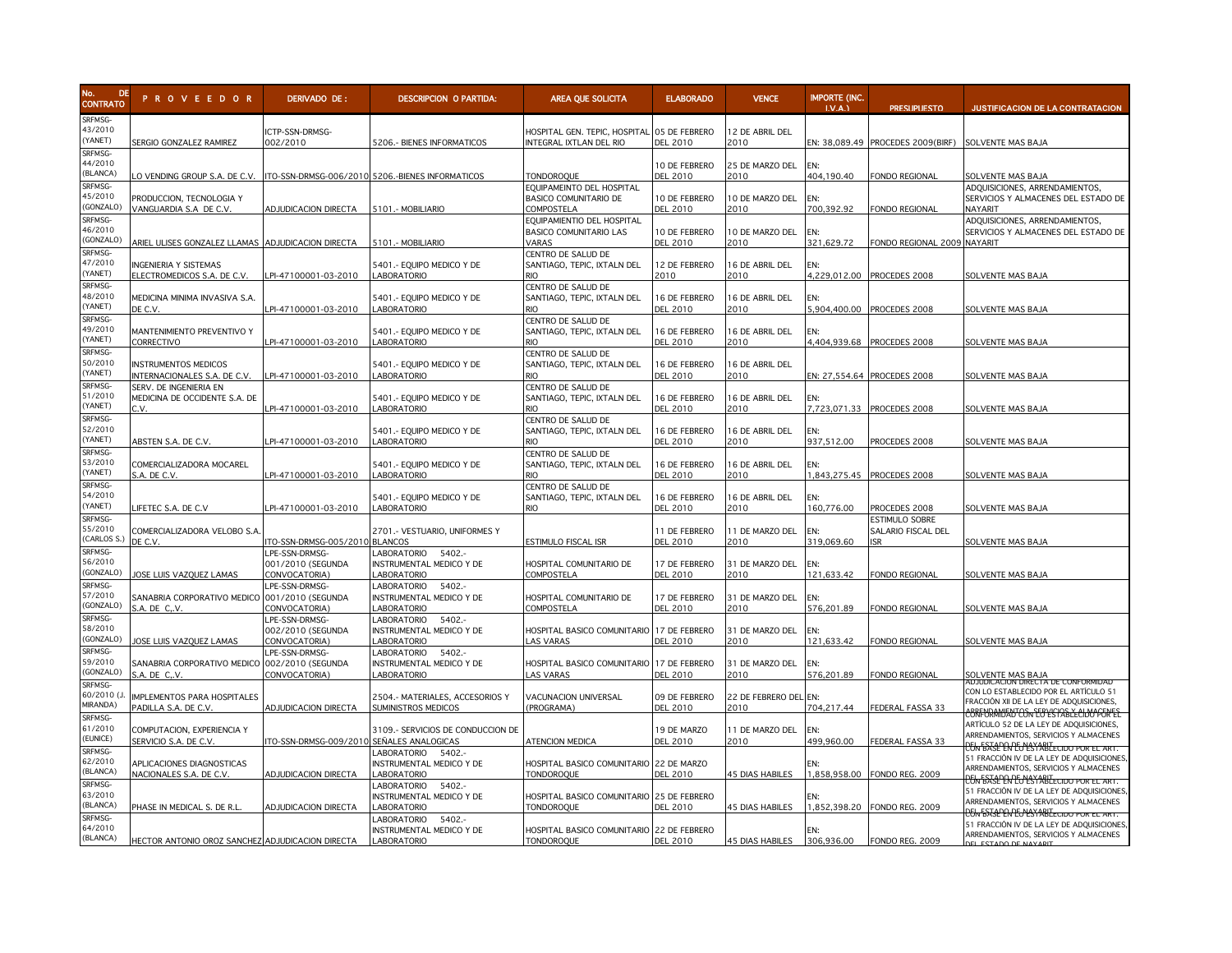

| No.<br>DE<br><b>CONTRATO</b>              | <b>PROVEEDOR</b>                                                     | DERIVADO DE:                | <b>DESCRIPCION O PARTIDA:</b>                                                | <b>AREA QUE SOLICITA</b>                                       | <b>ELABORADO</b>                 | <b>VENCE</b>                                                                  | <b>IMPORTE (INC.</b><br>LV.A.           | <b>PRESUPUESTO</b>                        | <b>JUSTIFICACION DE LA CONTRATACION</b>                                                                                                                                               |
|-------------------------------------------|----------------------------------------------------------------------|-----------------------------|------------------------------------------------------------------------------|----------------------------------------------------------------|----------------------------------|-------------------------------------------------------------------------------|-----------------------------------------|-------------------------------------------|---------------------------------------------------------------------------------------------------------------------------------------------------------------------------------------|
| SRFMSG-<br>65/2010<br>(BLANCA)            | JOSE ERNESTO GUTIERREZ<br>CAMPARAN                                   | <b>ADJUDICACION DIRECTA</b> | LABORATORIO<br>5402.-<br>INSTRUMENTAL MEDICO Y DE<br>ABORATORIO              | HOSPITAL BASICO COMUNITARIO 22 DE FEBRERO<br><b>TONDOROQUE</b> | DFL 2010                         | <b>45 DIAS HABILES</b>                                                        | EN:<br>784.856.00                       | <b>FONDO REG. 2009</b>                    | ON BASE EN LO ESTABLECIDO POR EL ART.<br>51 FRACCIÓN IV DE LA LEY DE ADQUISICIONES<br>ARRENDAMIENTOS, SERVICIOS Y ALMACENES<br>CONTEASE EN COLSY ABLECTDO POR EL ART.                 |
| SRFMSG-<br>66/2010<br>(BLANCA)            | CENTRO DE DISTRIBUCION DE<br>PRODUCTOS HOSPITALARIOS S.A.<br>DE C.V. | <b>ADJUDICACION DIRECTA</b> | 5402.-<br><b>ABORATORIO</b><br>INSTRUMENTAL MEDICO Y DE<br>ABORATORIO        | HOSPITAL BASICO COMUNITARIO 23 DE FEBRERO<br><b>TONDOROQUE</b> | <b>DEL 2010</b>                  | <b>46 DIAS HABILES</b>                                                        | EN:<br>1,388,533.92                     | FONDO REG. 2009                           | 51 FRACCIÓN IV DE LA LEY DE ADQUISICIONES<br>ARRENDAMIENTOS, SERVICIOS Y ALMACENES<br>CONTEASE EN COLSYMBLECTOO POR EL ART.                                                           |
| SRFMSG-<br>67/2010<br>(BLANCA)            | IOSPITERRA S.A. DE C.V.                                              | <b>ADJUDICACION DIRECTA</b> | LABORATORIO<br>5402.<br>INSTRUMENTAL MEDICO Y DE<br>ABORATORIO               | HOSPITAL BASICO COMUNITARIO 01 DE MARZO<br><b>TONDOROQUE</b>   | <b>DEL 2010</b>                  | <b>47 DIAS HABILES</b>                                                        |                                         | EN: 99,493.20 FONDO REG. 2009             | 51 FRACCIÓN IV DE LA LEY DE ADQUISICIONES<br>ARRENDAMIENTOS, SERVICIOS Y ALMACENES                                                                                                    |
| SRFMSG-<br>68/2010<br>(BLANCA)            | MEDIXSA S.A. DE C.V                                                  | ADJUDICACION DIRECTA        | <b>ABORATORIO</b><br>5402.-<br>INSTRUMENTAL MEDICO Y DE<br><b>ABORATORIO</b> | HOSPITAL BASICO COMUNITARIO 23 DE FEBRERO<br><b>TONDOROQUE</b> | <b>DEL 2010</b>                  | <b>48 DIAS HABILES</b>                                                        | EN: 99,609.20                           | FONDO REG. 2009                           | <u>P5K BASEPEN PEMESYABLE CIDO POR EL ART.</u><br>51 FRACCIÓN IV DE LA LEY DE ADQUISICIONES<br>ARRENDAMIENTOS, SERVICIOS Y ALMACENES<br><u>DE' CONFORMIDAD' CONTO ESTABLECIDO POR</u> |
| SRFMSG-<br>69/2010 (J<br>MIRANDA)         | DAVID GARCIA ARCADIA                                                 | LPE-SSN-DRMSG-<br>008/2010  | 102.- MATERIAL DE LIMPIEZA                                                   | HOSPITL CIVIL DR. ANTONIO<br>GONZALEZ G.                       | 19 DE MARZO<br><b>DEL 2010</b>   | 11 DE MARZO DEL<br>2010                                                       | FN·<br>577,167.67                       | RECURSOS PROPIOS<br><b>HOSPITAL CIVIL</b> | EL ARTÍCULO 48 DE LA LEY DE<br>ADQUISICIONES, ARRENDAMIENTOS, SERVICIOS<br>ALMACENES DEL ESTADO DE NAVADIT                                                                            |
| SRFMSG-<br>70/2010<br>GONZALO)            | EQUIPOS DE OFICINA GB. S.A. DE<br>ੇV.                                | ADJUDICACION DIRECTA        | 5101.- MOBILIARIO                                                            | HOSPITAL BASICO COMP.<br>COMPOSTELA                            | 25 DE FEBRERO<br><b>DEL 2010</b> | 29 DE MARZO DEL<br>2010                                                       |                                         | EN: 98,321.60 FONDO REGIONAL 2009 NAYARIT | ADQUISICIONES, ARRENDAMIENTOS,<br>SERVICIOS Y ALMACENES DEL ESTADO DE                                                                                                                 |
| SRFMSG-<br>71/2010<br>GONZALO)            | EQUIPOS DE OFICINA GB. S.A. DE<br>$\sim$                             | <b>ADJUDICACION DIRECTA</b> | 5101.- MOBILIARIO                                                            | HOSPITAL BASICO COMUNITARIO 25 DE FEBRERO<br>LAS VARAS         | <b>DEL 2010</b>                  | 29 DE MARZO DEL<br>2010                                                       |                                         | EN: 31,772.40 FONDO REGIONAL 2009 NAYARIT | ADQUISICIONES, ARRENDAMIENTOS,<br>SERVICIOS Y ALMACENES DEL ESTADO DE                                                                                                                 |
| SRFMSG-<br>72/2010<br>(GONZALO)           | AXA SEGUROS, S.A. DE C.V.                                            | LPE-SSN-DRMSG-<br>004/2010  | 3404 .- SEGURS DE BIENES<br>PATRIMONIALES                                    | CENTROS DE SALUD DE NAYARIT DEL 2010                           | 01 DE MARZO                      | DEL 01 DE MARZO<br>AL 31 DE<br>DICIEMBRE DEL2010 1,584,398.76 RECURSO ESTATAL |                                         |                                           | SOLVENTE MAS BAJA                                                                                                                                                                     |
| SRFMSG-<br>73/2010<br>GONZALO)            | CENTRO DE DISTRIBUCION DE<br>PRODUCTOS HOSPITALARIOS S.A.<br>DE C.V. | <b>ADJUDICACION DIRECTA</b> | 5401.- Equipo medico y de<br>ABORATORIO                                      | HOSPITAL BASICO COM.<br>COMPOSTELA                             | 03 DE MARZO<br><b>DEL 2010</b>   | 12 DE ABRIL DEL<br>2010                                                       | EN:<br>103,729.52                       | FONDO REGIONAL                            | ADQUISICIONES, ARRENDAMIENTOS,<br>SERVICIOS Y ALMACENES DEL ESTADO DE<br>NAYARIT                                                                                                      |
| SRFMSG-<br>4/2010<br>GONZALO)             | CENTRO DE DISTRIBUCION DE<br>PRODUCTOS HOSPITALARIOS S.A<br>DE C.V.  | ADJUDICACION DIRECTA        | 5402.<br><b>ABORATORIO</b><br>INSTRMENTAL MEDICO Y DE<br>LABORATORIO         | HOSPITAL BASICO COM LAS<br>VARAS                               | 03 E MARZO DEL<br>2010           | 12 DE ABRIL DEL<br>2010                                                       | FN:<br>103,729.52                       | FONDO REGIONAL                            | ADQUISICIONES, ARRENDAMIENTOS,<br>SERVICIOS Y ALMACENES DEL ESTADO DE<br>NAYARIT                                                                                                      |
| SRFMSG-<br>5/2010<br>(GONZALO)            | APLICACIONES DIAGNOSTICAS<br>NACIONALES S.A. DE C.V.                 | ADJUDICACION DIRECTA        | 5401.- Equipo medico y de<br>ABORATORIO                                      | HOSP. BASICO COMPOSTELA                                        | 04 DE MARZO<br><b>DEL 2010</b>   | 12 DE ABRIL DEL<br>2010                                                       | FN:<br>138,457.60                       | FONDO REGIONAL 2009 NAYARIT               | ADQUISICIONES, ARRENDAMIENTOS,<br>SERVICIOS Y ALMACENES DEL ESTADO DE                                                                                                                 |
| SRFMSG-<br>76/2010<br>(GONZALO)           | APLICACIONES DIAGNOSTICAS<br>NACIONALES S.A. DE C.V.                 | <b>ADJUDICACION DIRECTA</b> | 5402.<br><b>ABORATORIO</b><br>INSTRMENTAL MEDICO Y DE<br>LABORATORIO         | HOSPITAL BASICO COM LAS<br>VARAS                               | 04 DE MARZO<br><b>DEL 2010</b>   | 12DE ABRIL DEL<br>2010                                                        | EN:<br>138.457.60                       | FONDO REGIONAL 2009 NAYARIT               | ADQUISICIONES, ARRENDAMIENTOS,<br>SERVICIOS Y ALMACENES DEL ESTADO DE                                                                                                                 |
| SRFMSG-<br>77/2010<br>ARQ. JUAN           | OMEDIC, S.A. DE C.V.                                                 | <b>ADJUDICACION DIRECTA</b> | MEDICAMENTO                                                                  | DIFERENTES CENTROS Y<br>HOSPITALES Y DEL SEGURO<br>POPULAR     | 22 DE FEBRERO<br><b>DEL 2010</b> | INICIA 25 DE<br>FEBRERO DE 2010                                               | 3,500,000.00<br>Y HASTA:<br>4000.000.00 | FASSA Y SEGURO<br>POPULAR                 | ARTÍCULO 51 FRACCIÓN VI DE LA LEY DE<br>ADQUISICIONES, ARRENDAMIENTO,<br>SERVICIOS Y ALMACENES DEL ESTADO DE                                                                          |
| SRFMSG-<br>77/2010 BIS<br>J. MIRANDA      | SELECTOMEDICA, S.A. DE C.V.                                          | ADJUDICACION DIRECTA        | <b>MEDICAMENTO</b>                                                           | CENTRO ESTATAL DE<br>CANCEROLOGIA                              | 20 DE FEBRERO<br><b>DEL 2010</b> | 10 DE ABRIL DEL<br>2010                                                       | EN:<br>645,508.00                       | FONDO DE GASTOS<br>CATASTROFICOS          | ARTICULO 42 PARRAFO QUINTO DE LA<br>LEY DE ADQUISICIONES, ARRENDAMIENTO<br>Y SERVICIOS DEL SECTOR PUBLICO.                                                                            |
| SRFMSG-<br>78/2010<br>(EUNICE)            | GRUPO MILENNIUM DE NAYARIT<br>S.A. DE C.V.                           | ICTP-SSN-DRMSG-<br>004/2010 | 102.- MATERIAL DE LIMPIEZA                                                   | HOSPITALES SANTIAGO, TEPIC Y<br><b>SAN FRANSICO</b>            | 26 DE MARZO<br><b>DEL 2010</b>   | 15 DE ABRIL DEL<br>2010                                                       | FN:<br>463,515.83                       | FOROSS 2007                               | SOLVENTE MAS BAJA                                                                                                                                                                     |
| SRFMSG-<br>79/2010 (.<br>MIRANDA)         | GRUPO MILLENNIUM DE NAYARIT<br>S.A. DE C.V.                          | ICTP-SSN-DRMSG-<br>005/2010 | 2504.- MEDICINA Y PRODUCTOS<br>FARMACEUTICOS                                 | CENTRO ESTATAL DE<br>CANCEROLOGIA                              | 10 DE FEBRERO<br><b>DEL 2010</b> | 27 DE FEBRERO DEL<br>2010                                                     | EN:<br>1.094.200.00                     | GASTOS<br><b>CATASTROFICOS</b>            | SOLVENTE MAS BAJA                                                                                                                                                                     |
| SRFMSG-<br>80/2010 (J<br>MIRANDA)         | FARMACIAS FARMAPRONTO MG<br>S.A. DE C.V.                             | <b>ADJUDICACION DIRECTA</b> | 2504.- MEDICINA Y PRODUCTOS<br><b>FARMACEUTICOS</b>                          | CENTRO ESTATAL DE<br>CANCEROLOGIA                              | 30 DE MARZO<br><b>DEL 2010</b>   | 11 DE MAYO DEL<br>2010                                                        | EN: 8,431.60                            | GASTOS<br>CATASTROFICOS                   | BASE EN LU ES<br>ARTÍCULO 42 PÁRRAFO QUINTO DE LA LEY DE<br>ADQUISICIONES,<br>ARRENDAMIENTOS                                                                                          |
| SRFMSG-<br>81/2010<br>(EUNICE)<br>SRFMSG- | HOSPITERRA S.A. DE C.V.                                              | _PE-SSN-DRMSG-<br>007/2010  | 5401.- Equipo medico y de<br><b>ABORTORIO</b>                                | CENTRO DE SALUD DE LA CRUZ<br>DE HUANACAXTLE                   | 29 DE MARZO<br><b>DEL 2010</b>   | 23 DE ABRIL DEL<br>2010                                                       | EN:<br>335,477.80                       | FONDO ESTRUCTURADO<br>DE BURZATILIZACION  | SOLVENTE MAS BAJA                                                                                                                                                                     |
| 82/2010<br>(EUNICE)                       | NSUMEDIC, S.A. DE C.V.                                               | _PE-SSN-DRMSG-<br>007/2010  | 5401.- Equipo medico y de<br>ABORTORIO                                       | CENTRO DE SALUD DE LA CRUZ<br>DE HUANACAXTLE                   | 29 DE MARZO<br><b>DEL 2010</b>   | 23 DE ABRIL DEL<br>2010                                                       | EN<br>119,699.24                        | FONDO ESTRUCTURADO<br>DE BURZATILIZACION  | SOLVENTE MAS BAJA                                                                                                                                                                     |
| SRFMSG-<br>83/2010<br>(EUNICE)            | NGENIERIA Y SISTEMAS<br>ELECTROMEDICOS S.A. DE C.V.                  | LPE-SSN-DRMSG-<br>007/2010  | 5401.- Equipo medico y de<br>ABORTORIO                                       | CENTRO DE SALUD DE LA CRUZ<br>DE HUANACAXTLE                   | 29 DE MARZO<br><b>DEL 2010</b>   | 23 DE ABRIL DEL<br>2010                                                       | EN:<br>361,920.00                       | FONDO ESTRUCTURADO<br>DE BURZATILIZACION  | SOLVENTE MAS BAJA                                                                                                                                                                     |
| SRFMSG-<br>84/2010 (J<br>MIRANDA)         | NFRA, S.A. DE C.V.                                                   | <b>ADJUDICACION DIRECTA</b> | 2503.- MEDICINAS Y PRODUCTOS<br><b>FARMACEUTICOS</b>                         | SERVICIOS GENERALES                                            | 25 DE MARZO<br><b>DEL 2010</b>   | 31 DE DICIEMBRE<br><b>DEL 2010</b>                                            | EN:<br>775,691.95                       | FASSA 33                                  | JUN BASE EN LU ESTABLECIDU PUR EL<br>ARTÍCULO 51 FRACCIÓN IV DE LA LEY DE<br>ADQUISICIONES, ARRENDAMIENTOS, SERVICIOS                                                                 |
| SRFMSG-<br>85/2010<br>(ARQ. JUAN          | JUAQUIN MANUEL MEDINA<br><b>BARRERA</b>                              | LPE-SSN-DRMSG-<br>009/2010  | 3203.- ARENDAMIENTO DE MAQ. Y<br><b>EQUIPO</b>                               | SERVICIOS GENERALES<br>(FOTOCOPIADO)                           | 26 DE MARZO<br><b>DEL 2010</b>   | 31 DE DICIEMBRE<br><b>DEL 2010</b>                                            | EN<br>923,470.20                        | ESTATAL                                   | SOLVENTE MAS BAJA                                                                                                                                                                     |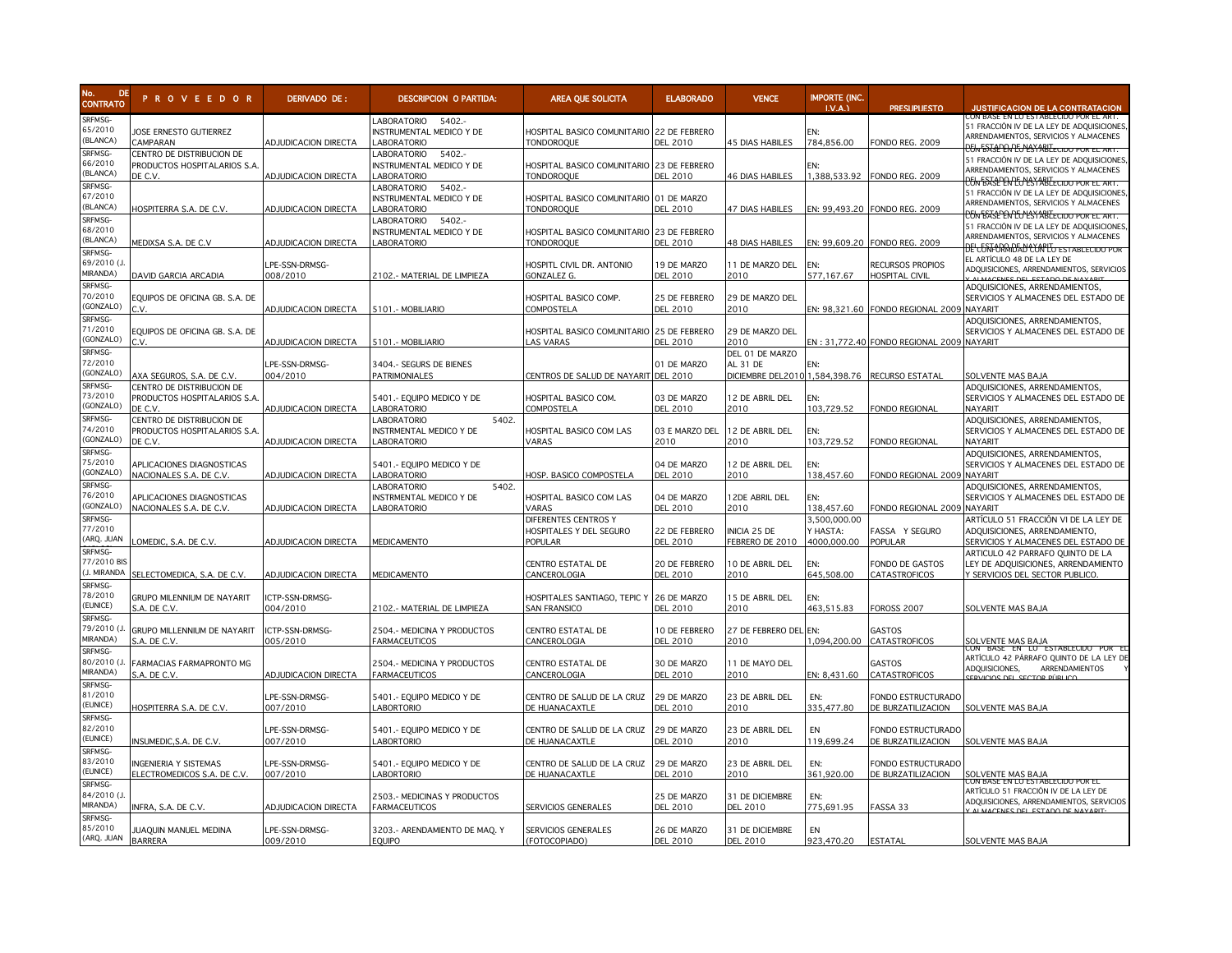

| No.<br>DE.<br><b>CONTRATO</b>               | <b>PROVEEDOR</b>                                                 | DERIVADO DE:                        | <b>DESCRIPCION O PARTIDA:</b>                                    | AREA QUE SOLICITA                                            | <b>ELABORADO</b>                 | <b>VENCE</b>                                | <b>IMPORTE (INC.</b><br>LVA.               | <b>PRESUPUESTO</b>                                                      | <b>JUSTIFICACION DE LA CONTRATACION</b>                                                                                                          |
|---------------------------------------------|------------------------------------------------------------------|-------------------------------------|------------------------------------------------------------------|--------------------------------------------------------------|----------------------------------|---------------------------------------------|--------------------------------------------|-------------------------------------------------------------------------|--------------------------------------------------------------------------------------------------------------------------------------------------|
| SRFMSG-<br>86/2010<br>(GONZALO)             | COORPORATIVO SANABRIA, S.A.<br>DE C.V.                           | ADJUDICACION DIRECTA                | 2504.-MATERILES, ACCESORIOS Y<br>SUMINISTROS MEDICOS             | HOSPITAL CIVIL DR. ANTONIO<br>GONZALEZ GUEVARA               | 29 DE MARZO<br>DEL 2010          | 19 DE ABRIL DEL<br>2010                     | EN:<br>567,813.91                          | RECURSOS PROPIOS<br><b>IOSPITAL CIVIL</b>                               | ADQUISICIONES, ARRENDAMIENTOS,<br>SERVICIOS Y ALMACENES DEL ESTADO DE<br>NAYARIT                                                                 |
| SRFMSG-<br>87/2010<br>GONZALO)              | IOSE ERNESTO GUTIERREZ<br><b>AMPARAN</b>                         | <b>ADJUDICACION DIRECTA</b>         | 5102.- EQUIPO DE ADMINISTRACION                                  | HOSPITAL BASICO COMUNITARIO 29 DE MARZO<br>DE COMPOSTELA     | DEL 2010                         | 19 DE ABRIL DEL<br>2010                     | EN:<br>167,216.32                          | ONDO REGIONAL DE<br><b>BURZATILIZACION</b>                              | ADQUISICIONES, ARRENDAMIENTOS,<br>SERVICIOS Y ALMACENES DEL ESTADO DE<br>NAYARIT                                                                 |
| SRFMSG-<br>88/2010<br>(GONZALO)             | IOSE ERNESTO GUTIERREZ<br><b>CAMPARAN</b>                        | ADJUDICACION DIRECTA                | 5102 .- EQUIPO DE ADMINISTRACION                                 | HOSPITAL BASICO COMUNITARIO 29 DE MARZO<br>DE LAS VARAS      | <b>DEL 2010</b>                  | 19 DE ABRIL DEL<br>2010                     | EN:<br>167,216.32                          | ONDO REGIONAL DE<br><b>BURZATILIZACION</b>                              | ADQUISICIONES, ARRENDAMIENTOS,<br>SERVICIOS Y ALMACENES DEL ESTADO DE<br>NAYARIT                                                                 |
| SRFMSG-<br>89/2010<br>(BLANCA)              | ROSA MARIA MORENO AROYO                                          | TO-SSN-DRMSG-012/2010 FARMACEUTICOS | 2503.- MEDICINAS Y PRODUCTOS                                     | SALUD REPRODUCTIVA                                           | 29 DE MARZO<br>DEL 2010          | 07 ABRIL DEL 2010 350,750.00                | EN                                         | AFASPE ANEXO 4<br><b>SEGURO POPULAR)</b>                                | <b>SOLVENTE MAS BAJA</b><br>CON BASE EN LO ESTABLECIDO POR EL                                                                                    |
| SRFMSG-<br>90/2010<br>(BLANCA)              | ROSA MARIA MORENO AROYO                                          | <b>ADJUDICACION DIRECTA</b>         | 5202 .- MAQUINARIA Y EQUIPO<br>INDUSTRIAL                        | HOSPITAL BASICO COMUNITARIO 29 DE MARZO<br><b>TONDOROQUE</b> | DEL 2010                         | 22 DE ABRIL DEL<br>2010                     | EN:<br>312.272.00                          | FONDO REG. 2010                                                         | ARTÍCULO 51 FRACCIÓN IV DE LA LEY DE<br>ADQUISICIONES, ARRENDAMIENTOS, SERVICIOS<br><del>Y.ON MASE YES I REL 5 FABIT P.I.DEO VOK 1-P</del>       |
| SRFMSG-<br>91/2010<br>ARQ. JUAN             | PRODUCTOS DE HIGUIENE Y<br>PROTECCION AMBIENTAL, S.A. DE<br>C.V. | <b>ADJUDICACION DIRECTA</b>         | 5202 .- MAQUINARIA Y EQUIPO<br><b>INDUSTRIAL</b>                 | VECTORES Y ZOONOSIS                                          | 29 DE MARZO<br><b>DEL 2010</b>   | 06 DE ABRIL DEL<br>2010                     | EN:<br>371,200.00                          | FASSA 33                                                                | ARTÍCULO 51 FRACCIÓN III Y XII LA LEY DE<br>ADQUISICIONES, ARRENDAMIENTOS, SERVICIOS<br><del>čon MBASEF E.RFI LEST ESPABELECITO PITOR - EL</del> |
| SRFMSG-<br>92/2010<br>ARQ. JUAN             | MARLEN SOTO AVILA                                                | <b>ADJUDICACION DIRECTA</b>         | 2201.-ALIMENTOS DE TRABAJO                                       | DIFERENTES CENTROS Y<br><b>HOSPITALES</b>                    | 01 DE ABRIL DEL<br>2010          | 31 DE DICIEMBRE<br><b>DEL 2010</b>          | <b>HASTA POR</b><br>\$3,500,000.00 ESTATAL |                                                                         | ARTÍCULO 51 FRACCIÓN VII PÁRRAFO PRIMERO<br>ADQUISICIONES.<br>LEY<br>DE<br>$\overline{A}$<br>DAMIENTOS SERVICIOS Y ALMACENES                     |
| SRFMSG-<br>93/2010<br>(GONZALO)             | ROSA MARIA MORENO ARROYO                                         | <b>ADJUDICACION DIRECTA</b>         | 5202.-MAQUINARIA Y EQUIPO<br><b>INDUSTRIAL</b>                   | HOSPITAL BASICO COMUNITARIO 30 DE MARZO<br>DE COMPOSTELA     | DEL 2010                         | 22 DE ABRIL DEL<br>2010                     | EN:<br>312,272.00                          | FONDO REGIONAL 2010 NAYARIT                                             | ADQUISICIONES, ARRENDAMIENTOS,<br>SERVICIOS Y ALMACENES DEL ESTADO DE                                                                            |
| SRFMSG-<br>94/2010<br>GONZALO)              | ROSA MARIA MORENO ARROYO                                         | <b>ADJUDICACION DIRECTA</b>         | 5202.-MAQUINARIA Y EQUIPO<br>Industrial                          | HOSPITAL BASICO COMUNITARIO 30 DE MARZO<br>AS VARAS          | DEL 2010                         | 22 DE ABRIL DEL<br>2010                     | EN:<br>312,272.00                          | FONDO REGIONAL 2010 NAYARIT                                             | ADQUISICIONES, ARRENDAMIENTOS,<br>SERVICIOS Y ALMACENES DEL ESTADO DE                                                                            |
| SRFMSG-<br>95/2010<br>GONZALO)              | <b>GRUPO MILLENIUM DE NAYARIT</b><br>s.a. de c.v.                | CTP-SSN-DRMSG-003/10                | 2505.- MATERIALES, ACCESORIOS Y<br>SUMINISTROS MEDICOS.          | DEPARTAMENTO DE MEDICINA<br><b>PREVENTIVA</b>                | 30 DE MARZO<br>DEL 2010          | 09 DE ABRIL DEL<br>2010                     | EN:<br>270,619.99                          | FASSA 33                                                                | ADQUISICIONES, ARRENDAMIENTOS,<br>SERVICIOS Y ALMACENES DEL ESTADO DE<br>NAYARIT                                                                 |
| SRFMSG-<br>96/2010<br>EUNICE)               | IMPLEMENTOS PARA HOSPITALES<br>PADILLA S.A. DE C.V.              | ICTP-SSN-DRMSG-006/10               | <b>2504.-MEDICINAS Y PRODUCTOS</b><br><b>FARMACEUTICOS</b>       | COORDINACION ESTATAL DE<br>ABASATOS                          | 29 DE MARZO<br><b>DEL 2010</b>   | 26 DE ABRIL DEL<br>2010                     | EN:<br>580.944.11                          | CARAVANAS DE LAS<br>SALUD                                               | SOLVENTE MAS BAJA                                                                                                                                |
| SRFMSG-<br>97/2010<br>(BLANCA)              | JULIO CESAR CORONEL<br><b>BLANCHET</b>                           | TO-SSN-DRMSG-010/10                 | 2501.-SUSTANCIAS QUIMICAS                                        | DEPARTAMENTO DE SALUD<br>AMBIENTAL                           | 31 DE MARZO<br><b>DEL 2010</b>   | 05 DE ABRIL DEL<br>2010                     | EN<br>250,560.00                           | RECURSO ESTATAL                                                         | SOLVENTE MAS BAJA                                                                                                                                |
| <b>SRFMSG-</b><br>98/2010<br><b>BLANCA)</b> | <b>ANCELADO</b>                                                  | <b>CANCELADO</b>                    | <b>CANCELADO</b>                                                 | CANCELADO                                                    | CANCELADO                        | <b>SE CANCELO</b>                           | SE CANCELO                                 | <b>E CANCELO</b>                                                        | SE CANCELO PORQUE NO SURTIO EL<br>PRODUCTO POR FALTA DE PAGO POR<br>PARTE DE LA SECRETARIA                                                       |
| SRFMSG-<br>99/2010<br><b>J.MIRANDA</b>      | PRODUCTOS HOSPITALARIOS, S.A<br>DE C.V.                          | <b>ADJUDICACION DIRECTA</b>         | 2504.-MEDICINAS Y PRODUCTOS<br><b>FARMACEUTICOS</b>              | CENTRO ESTATAL DE<br>CANCEROLOGIA                            | 16 DE FEBRERO<br><b>DEL 2010</b> | DEL 16 DE FEB AL<br>30 DE MARZO DEL<br>2010 | EN:<br>189,235.00                          | ONDO DE GASTOS<br>CATASTROFICOS                                         | SASE EN LU ESTABLECIDO POR EL<br>12 DE LA LEY DE ADQUISICIONES,<br>ARRENDAMIENTOS Y SERVICIOS DEL SECTOR                                         |
| SRFMSG-<br>100/2010<br>ARQ. JUAN            | PUBLIC HEALTH SUPPLY AND<br>EQUIPMENT DE MEXICO, S.A. DE         | <b>ADJUDICACION DIRECTA</b>         | 2502.-PLAGUICIDAS, ABONOS Y<br><b>FERTILIZANTES</b>              | DEPTO DE VECTORES Y<br><b>ZOONOSIS</b>                       | 12 DEABRIL DEL<br>2010           | 20DE ABRIL DEL<br>2010                      | EN<br>3,490,500.00                         | RAMO <sub>12</sub>                                                      | <u>JELUMFORMIDAD CON EL ARTICULO 4</u><br>FRACCIÓN I DE LA LEY DE ADQUISICIONES,<br>ARRENDAMIENTOS Y SERVICIOS DEL SECTOR                        |
| SRFMSG-<br>101/2010<br>ARQ. JUAN            | FCO. JAVIER SOTO FONTES                                          | <b>ADJUDICACION DIRECTA</b>         | 5201.-MAQUINAS Y EQUIPO<br><b>AGROPECUARIO</b>                   | DEPTO DE VECTORES Y<br><b>ZOONOSIS</b>                       | 12 DE ABRIL DEL<br>2010          | 20 DE ABRIL DEL<br>2010                     | EN<br>1,917,840.00 AFASPE 2009             |                                                                         | <u>BELUMFORMIDAD CON EL ARTICULO 41</u><br>FRACCIÓN I DE LA LEY DE ADQUISICIONES,<br>ARRENDAMIENTOS Y SERVICIOS DEL SECTOR                       |
| SRFMSG-<br>102/2010<br>BLANCA)              | ROSA MARIA MORENO ARROLLO                                        | ITO-SSN-DRMSG-014/10                | 2503.-MEDICINAS Y PRDUCTOS<br>ARMACEUTICOS                       | MEDICINA PREVENTIVA ( SALUD<br><b>DEL ADULTO)</b>            | 19 DE MAYO DEL<br>2010           | 02 DE JUNIO DEL<br>2010                     | EN:<br>240,500.00                          | FEDERAL FASSA 33                                                        | SOLVENTE MAS BAJA                                                                                                                                |
| SRFMSG-<br>103/2010<br>BLANCA)              | JULIO CESAR CORONEL<br><b>BLANCHET</b>                           | SSN-DRMSG-ITO-015/201               | 2207.- UTENSILIOS PARA EL SERVICIO<br>DE ALIMENTACIÓN            | DEPARTAMENTO DE SALUD<br>AMBIENTAL                           | 28 DE ABRIL DEL<br>2010          | 27 DE MAYO DEL<br>2010                      | \$261,928.00 ESTATAL                       |                                                                         | SOLVENTE MAS BAJA                                                                                                                                |
| SRFMSG-<br>104/2010<br>CARLOS S.            | PROVEEDORES, FUMIGACIONES Y<br>DESINFECCIONES DE NAYARIT         | ITO-SSN-DRMSG-011/10                | 3505.-SERVICIO DE LAVANDERIA,<br>LIMPIEZA, HIGUIENE Y FUMIGACION | DIFERENTES CENTROS Y<br><b>HOSPITALES</b>                    | 09 DE MAYO DEL<br>2010           | 09 DE ABRIL DEL<br>2010                     | EN:<br>566.967.40                          | CON RECURSOS<br>Propios de Cada<br>CENTRO DE TRABAJO. SOLVENTE MAS BAJA |                                                                                                                                                  |
| SRFMSG-<br>105/2010<br>EUNICE)              | SERVICIOS MEDICOS DE NAYARIT,<br>S.A. DE C.V.                    | CTP-SSN-DRMSG-007/10                | 2505.-MATERIALES, ACCESORIOS Y<br>SUMINISTROS MEDICOS            | HOSPITAL CIVIL TEPIC DR.<br>ANTONIO GONZALEZ GUEARA          | 26 DE ABRIL DEL<br>2010          | 17 DE MAYO DEL<br>2010                      | EN:<br>2,065,844.00                        | GASTOS<br><b>CATASTROFICOS</b>                                          | SOLVENTE MAS BAJA                                                                                                                                |
| SRFMSG-<br>106/2010<br>EUNICE)              | SERVICIOS MEDICOS DE NAYARIT,<br>S.A. DE C.V.                    | CTP-SSN-DRMSG-008/10                | <b>2503.-MEDICAMENTOS Y PRODUCTOS</b><br><b>FARMACEUTICOS</b>    | HOSPITAL CIVIL TEPIC DR.<br>ANTONIO GONZALEZ GUEARA          | 26 DE ABRIL DEL<br>2010          | 17 DE MAYO DEL<br>2010                      | EN:<br>1,166,124.80                        | GASTOS<br><b>CATASTROFICOS</b>                                          | SOLVENTE MAS BAJA                                                                                                                                |
| SRFMSG-<br>107/2010<br>EUNICE)              | SERVICIOS MEDICOS DE NAYARIT,<br>S.A. DE C.V.                    | ICTP-SSN-DRMSG-010/10               | 2505.-MATERIALES, ACCESORIOS Y<br>SUMINISTROS MEDICOS            | HOSPITAL CIVIL TEPIC DR.<br>ANTONIO GONZALEZ GUEARA          | 26 DE ABRIL DEL<br>2010          | 17 DE MAYO DEL<br>2010                      | EN:<br>1,602,656.00                        | GASTOS<br><b>CATASTROFICOS</b>                                          | SOLVENTE MAS BAJA                                                                                                                                |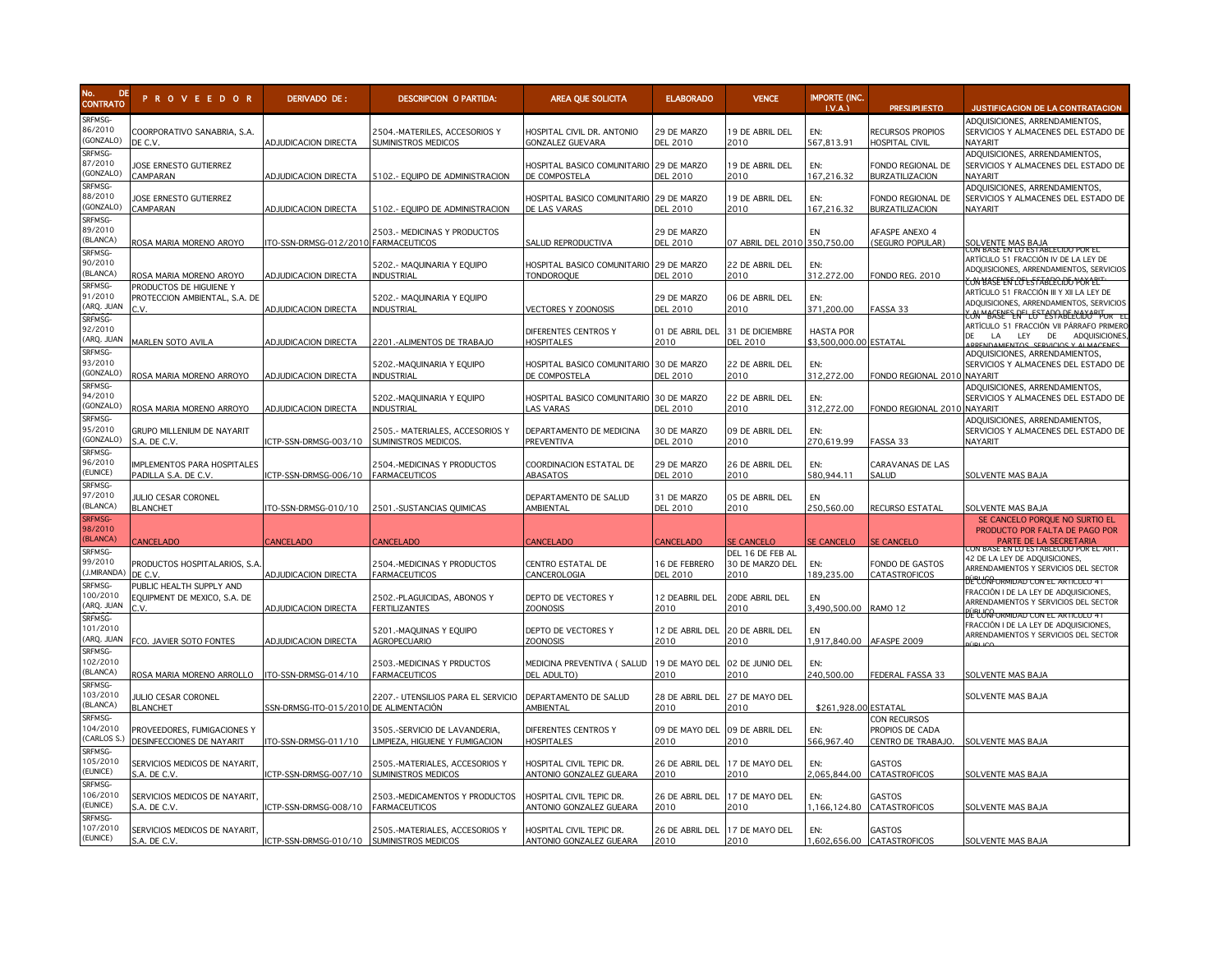

| <b>DE</b><br>No.<br><b>CONTRATO</b>       | <b>PROVEEDOR</b>                                                          | DERIVADO DE:                | DESCRIPCION O PARTIDA:                                                      | AREA QUE SOLICITA                                              | <b>ELABORADO</b>                      | <b>VENCE</b>                                              | <b>IMPORTE (INC.</b><br>LV.A. | <b>PRESUPUESTO</b>                                  | <b>JUSTIFICACION DE LA CONTRATACION</b>                                                                                                     |
|-------------------------------------------|---------------------------------------------------------------------------|-----------------------------|-----------------------------------------------------------------------------|----------------------------------------------------------------|---------------------------------------|-----------------------------------------------------------|-------------------------------|-----------------------------------------------------|---------------------------------------------------------------------------------------------------------------------------------------------|
| SRFMSG-<br>108/2010<br>EUNICE)            | STERIMED. S.A. DE C.V.                                                    | <b>ADJUDICACION DIRECTA</b> | 3505.-SERVICIOS DE LAVANDERIA,<br>LIMPIEZA, HIGUIENE Y FUMIGACION<br>(RPBI) | HOSPITALES Y DIFERENTES<br><b>JURISDICCIONES</b>               | 26 DE ABRIL DEL<br>2010               | AL 31 DE<br><b>DICIEMBRE DEL</b><br>2010                  | HASTA:<br>1.825.887.00        | FEDERAL FSSA 33                                     | CON BASE EN LO ESTABLECIDO POR EL<br>ARTÍCULO 51 FRACCIÓN IV DE LA LEY DE<br>ADQUISICIONES, ARRENDAMIENTOS, SERVICIOS                       |
| SRFMSG-<br>09/2010<br>YANET)              | COMERCIAL DE ESPECIALIDADES<br>MEDICAS, S.A. DE CV.                       | PN-47100001-02-2010         | 5401.-EQUIPO MEDICO Y DE<br><b>ABORATORIO</b>                               | HOSPITAL TEPIC, SANTIAGO E<br>XTLAN DEL RIO                    | 20 DE ABRIL DEL<br>2010               | 10 DE MAYO DEL<br>2010                                    | EN<br>71,295.92               | PROCEDES 2008                                       | SOLVENTE MAS BAJA                                                                                                                           |
| <b>RFMSG-</b><br>10/2010<br>YANET)        | DICOMEDISA, S.A. DE C.V.                                                  | PN-47100001-02-2010         | 5401.-EQUIPO MEDICO Y DE<br><b>ABORATORIO</b>                               | HOSPITAL TEPIC, SANTIAGO E<br><b>XTLAN DEL RIO</b>             | 20 DE ABRIL DEL<br>2010               | 10 DE MAYO DEL<br>2010                                    | EN<br>121.079.50              | PROCEDES 2008                                       | SOLVENTE MAS BAJA                                                                                                                           |
| SRFMSG-<br>111/2010<br>YANET)             | INDUSTRIAS COBRAMEX S.A. DE<br>C.V.                                       | PN-47100001-02-2010         | 5401.-EQUIPO MEDICO Y DE<br><b>LABORATORIO</b>                              | HOSPITAL TEPIC, SANTIAGO E<br><b>XTLAN DEL RIO</b>             | 20 DE ABRIL DEL<br>2010               | 10 DE MAYO DEL<br>2010                                    | EN<br>41.017.60               | PROCEDES 2008                                       | SOLVENTE MAS BAJA                                                                                                                           |
| SRFMSG-<br>12/2010<br>YANET)<br>SRFMSG-   | MEDICINA MINIMA INVASIVA S.A.<br>DE C.V.                                  | PN-47100001-02-2010         | 5401.-EQUIPO MEDICO Y DE<br>LABORATORIO                                     | HOSPITAL TEPIC, SANTIAGO E<br>XTLAN DEL RIO                    | 20 DE ABRIL DEL<br>2010               | 10 DE MAYO DEL<br>2010                                    | EN<br>17,400.00               | PROCEDES 2008                                       | SOLVENTE MAS BAJA                                                                                                                           |
| 113/2010<br>YANET)<br>SRFMSG-             | DIMEG, S.A. DE C.V.                                                       | PN-47100001-02-2010         | 5401.-EQUIPO MEDICO Y DE<br><b>ABORATORIO</b>                               | HOSPITAL TEPIC, SANTIAGO E<br><b>XTLAN DEL RIO</b>             | 20 DE ABRIL DEL<br>2010               | 10 DE MAYO DEL<br>2010                                    | EN                            | 1,518,892.40 PROCEDES 2008                          | SOLVENTE MAS BAJA                                                                                                                           |
| 14/2010<br>YANET)<br>SRFMSG-              | MAQUINAS DE DIBUJO, S.A.DE<br>C.V.                                        | PN-47100001-02-2010         | 5401.-EQUIPO MEDICO Y DE<br><b>ABORATORIO</b>                               | HOSPITAL TEPIC, SANTIAGO E<br><b>XTLAN DEL RIO</b>             | 20 DE ABRIL DEL<br>2010               | 10 DE MAYO DEL<br>2010                                    | EN<br>267,356.80              | PROCEDES 2008                                       | SOLVENTE MAS BAJA                                                                                                                           |
| 115/2010<br>YANET)<br>SRFMSG-             | ATEX Y EQUIPOS, S.A. DE C.V.                                              | PN-47100001-02-2010         | 5401.-EQUIPO MEDICO Y DE<br><b>LABORATORIO</b>                              | HOSPITAL TEPIC, SANTIAGO E<br><b>XTLAN DEL RIO</b>             | 20 DE ABRIL DEL<br>2010               | 10 DE MAYO DEL<br>2010                                    | <b>FN</b><br>3,268,502.94     | PROCEDES 2008                                       | SOLVENTE MAS BAJA                                                                                                                           |
| 16/2010<br>YANET)<br>SRFMSG-              | DISTRIBUIDORA DE EQUIPO<br>MEDICO E INDUSTRIAL DE MEXICO.<br>S.A. DE C.V. | PN-47100001-02-2010         | 5401 .- EQUIPO MEDICO Y DE<br><b>ABORATORIO</b>                             | HOSPITAL TEPIC, SANTIAGO E<br>XTLAN DEL RIO                    | 20 DE ABRIL DEL<br>2010               | 10 DE MAYO DEL<br>2010                                    | EN<br>15,589.10               | PROCEDES 2008                                       | SOLVENTE MAS BAJA                                                                                                                           |
| 117/2010<br>YANET)<br>SRFMSG-             | COMERCIALIZADORA MOCAREL<br>›.A. DE C.V.                                  | PN-47100001-03-2010         | 5402.-INSTRUMENTAL MEDICO Y DE<br>LABORATORIO                               | HOSPITAL TEPIC Y CENTRO DE<br>SALUD DE SANTIAGO IXCUINTLA 2010 | 20 DE ABRIL DEL                       | 10 DE MAYO DEL<br>2010                                    | EN                            | 2,798,191.44 PROCEDES 2008                          | SOLVENTE MAS BAJA                                                                                                                           |
| 18/2010<br>YANET)                         | DIMEG, S.A. DE C.V.                                                       | PN-47100001-03-2010         | 5402.-INSTRUMENTAL MEDICO Y DE<br><b>ABORATORIO</b>                         | HOSPITAL TEPIC Y CENTRO DE<br>SALUD DE SANTIAGO IXCUINTLA      | 20 DE ABRIL DEL<br>2010               | 10 DE MAYO DEL<br>2010                                    | EN 49,674.10                  | PROCEDES 2008                                       | SOLVENTE MAS BAJA                                                                                                                           |
| SRFMSG-<br>119/2010<br>YANET)<br>SRFMSG-  | MEDICINA MINIMA INVASIVA S.A.<br>DE C.V.                                  | PN-47100001-03-2010         | 5402.-INSTRUMENTAL MEDICO Y DE<br><b>LABORATORIO</b>                        | HOSPITAL TEPIC Y CENTRO DE<br>SALUD DE SANTIAGO IXCUINTLA 2010 | 20 DE ABRIL DEL                       | 10 DE MAYO DEL<br>2010                                    | EN<br>3,004,191.20            | PROCEDES 2008                                       | SOLVENTE MAS BAJA<br>JE CONFORMIDAD CON LO ES                                                                                               |
| 120/2010<br>CARLOS S.<br>SRFMSG-          | DAVID GARCIA ARCADIA                                                      | LPE-SSN-DRMSG-<br>012/2010  | 2102.-MATERIAL DE LIMPIEZA                                                  | HOSPITL CIVIL DR. ANTONIO<br>GONZALEZ G.                       | 26 DE ABRIL DEL<br>2010               | 28 DE MAYO 2010                                           | FN:<br>1,260,150.17           | HOSPITAL CIVIL Y<br>HOSPITAL SANTIAGO<br><b>IXC</b> | EL ARTÍCULO 27 FRACCIÓN I DE LA LEY DE<br>ADQUISICIONES, ARRENDAMIENTOS, SERVICIOS<br><del>. ON MASE LIN LOT LE STABLEC IDTO MOX LELT</del> |
| 121/2010<br>J.MIRANDA)<br>SRFMSG-         | AUTOMOTORES SIERRA, S.A. DE<br>C.V                                        | ITO-SSN-DRMSG-17/10         | 5301.-VEHICULOS Y EQUIPOS DE<br><b>TRANSPORTE</b>                           | REGIMEN ESTATAL DE<br>PROTECCION SOCIAL EN SALUD               | 23 DE ABRIL DEL<br>2010               | 12 MAYO DEL 2010 309,500.00                               | EN:                           | REGIMEN ESTATAL DE<br>PROTECCION SOCIAL EN<br>SALUD | ARTÍCULO 52 DE LA LEY DE ADQUISICIONES,<br>ARRENDAMIENTOS, SERVICIOS Y ALMACENES<br><b>CLECTADO DE MAVAR</b>                                |
| 122/2010<br>EUNICE)<br>SRFMSG-            | OMEDIC, S.A. DE C.V.                                                      | CTP-SSN-DRMSG-09/10         | 2504.-MEDICINAS Y PRODUCTOS<br><b>FARMACEUTICOS</b>                         | CARAVANAS DE LA SALUD                                          | 26 DE ABRIL DEL<br>2010               | 17 DE MAYO DEL<br>2010                                    | EN:<br>1,789,000.00           | CARAVANAS DE LAS<br>SALUD                           | SOLVENTE MAS BAJA                                                                                                                           |
| 123/2010<br>J. MIRANDA<br>SRFMSG-         | IMPLEMENTOS MEDICOS DE<br>OCCIDENTE, S.A. DE C.V.                         | ITO-SSN-DRMSG-18/10         | 2504.-MATERIALES, ACCESORIOS Y<br>SUMINISTROS MEDICOS                       | PROGRAMA DE VACUNACION<br>UNIVERSAL                            | 23 DE ABRIL DEL<br>2010               | 13 DE MAYO DEL<br>2010                                    | EN:<br>138,495.76             | FASSA 33                                            | SOLVENTE MAS BAJA                                                                                                                           |
| 124/2010<br>J. MIRANDA)<br><b>SRFMSG-</b> | PRODUCTOS HOSPITALARIOS, S.A<br>DE C.V.                                   | PN 47100001-004/10          | 2504.- MEDICINAS Y PRODUCTOS<br><b>FARMACEUTICOS</b>                        | CENTRO ESTATAL DE<br><b>CANCEROLOGIA</b>                       | 16 DE ABRIL DEI<br>2010               | AL 31 DE<br><b>DICIEMBRE DEL</b><br>2010                  | EN:                           | GASTOS<br>11,763,850.00 CATASTROFICOS               | SOLVENTE MAS BAJA                                                                                                                           |
| 25/2010<br>SRFMSG-                        | <b>ANCELADO</b>                                                           | <b>ANCELADO</b>             | <b>CANCELADO</b>                                                            | CANCELADO                                                      | <b>CANCELADO</b>                      | CANCELADO                                                 | CANCELADO                     | CANCELADO                                           | CANCELADO                                                                                                                                   |
| 126/2010<br><b>BLANCA)</b>                | FRANCISCO JAVIER SOTO FONTES                                              | ICTP-SSN-DRMSG-011/10       | 5401.-EQUIPO MEDICO Y DE<br>LABORATORIO                                     | REPSS (OPORTUNIDADES)                                          | 14 DE MAYO DEL<br>2010                | 24 DE MAYO DEL<br>2010                                    | EN:<br>1,512,484.56           | OPORTUNIDADES                                       | SOLVENTE MAS BAJA                                                                                                                           |
| SRFMSG-<br>127/2010<br><b>BLANCA)</b>     | JULIO CESAR CORONEL<br><b>BLANCHET</b>                                    | CTP-SSN-DRMSG-012/10        | 2501.-SUSTANCIAS OUIMICAS                                                   | REPSS (OPORTUNIDADES)                                          | 14 DE MAYO DEL 24 DE MAYO DEL<br>2010 | 2010                                                      | EN:<br>398.127.20             | <b>OPORTUNIDADES</b>                                | SOLVENTE MAS BAJA                                                                                                                           |
| SRFMSG-<br>28/2010<br>GONZALO)            | JULIO CESAR MARTINEZ<br>ANCHONDO                                          | PE-SSN-DRMSG-014/10         | 2101.-MATERIAL DE OFICINA                                                   | DIRECCION DE ATENCION MEDICA 2010                              | 19 DE MAYO DEL                        | 18 de junio del<br>2010                                   | EN:<br>1,566,162.40           | FASSA 33                                            | SOLVENTE MAS BAJA                                                                                                                           |
| SRFMSG-<br>29/2010<br>J.CARLOS)           | DISTRIBUIDORA MEDICA EXPRESS,<br>S.A. DE C.V.                             | PE-SSN-DRMSG-019/10         | 2503.-MEDICINAS Y PRDUCTOS<br><b>FARMACEUTICOS</b>                          | DIFERENTES CENTROS Y<br>HOSPITALES                             | 2010                                  | 07 DE JUNIO DEL APARTIR DEL 17 DE HASTA<br>JUNIO DEL 2010 | 30,000,000.00 FASSA 33        | REGIMEN ESTATAL<br>SEGURO POPULAR Y                 | SOLVENTE MAS BAJA                                                                                                                           |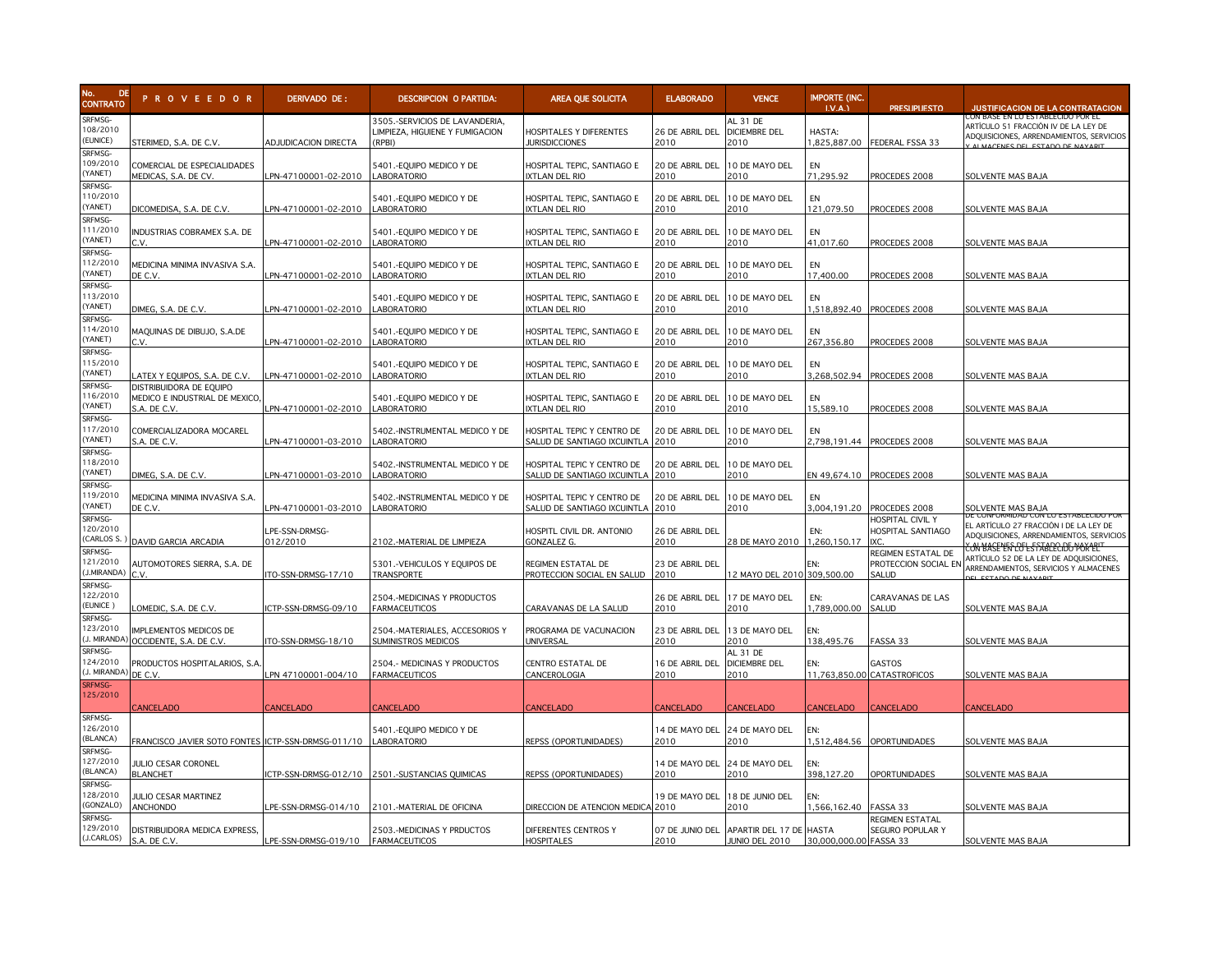

| No.<br><b>DE</b><br><b>CONTRATO</b>      | <b>PROVEEDOR</b>                                                          | DERIVADO DE:                       | <b>DESCRIPCION O PARTIDA:</b>                                                 | AREA QUE SOLICITA                                      | <b>ELABORADO</b>                        | <b>VENCE</b>            | <b>IMPORTE (INC.</b><br>LV.A. | <b>PRESUPUESTO</b>                        | <b>JUSTIFICACION DE LA CONTRATACION</b> |
|------------------------------------------|---------------------------------------------------------------------------|------------------------------------|-------------------------------------------------------------------------------|--------------------------------------------------------|-----------------------------------------|-------------------------|-------------------------------|-------------------------------------------|-----------------------------------------|
| SRFMSG-<br>130/2010<br>YANET)            | <b>INGENIERIA Y SISTEMAS</b><br>ELECTROMEDICOS S.A. DE C.V.               | LPI-47100001-01-2010<br>(PROCEDES) | LABORATORIO 5402 .-<br>INSTRUMENTAL MEDICO Y DE<br><b>ABORATORIO</b>          | HOSP. TEPIC CIVIL Y HOSP.<br><b>XTLAN DEL RIO</b>      | 01 DE JUNIO DEL<br>2010                 | 30 DE JUNIO DEL<br>2010 | EN:<br>848.540.00             | PROCEDES 2009                             | SOLVENTE MAS BAJA                       |
| SRFMSG-<br>131/2010<br>(YANET)           | IMÁGENES Y MEDICINAS, S.A. DE<br>C.V.                                     | LPI-47100001-01-2010<br>PROCEDES)  | 5402 .-<br><b>ABORATORIO</b><br>INSTRUMENTAL MEDICO Y DE<br>ABORATORIO        | HOSP. TEPIC CIVIL Y HOSP.<br>XTLAN DEL RIO             | 01 DE JUNIO DEL<br>2010                 | 30 DE JUNIO DEL<br>2010 | FN:<br>331,760.00             | PRCEDES 2009                              | SOLVENTE MAS BAJA                       |
| SRFMSG-<br>132/2010<br>(YANET)           | INSTRUMENTACION MEDICA, S.A.<br>DE C.V.                                   | LPI-47100001-01-2010<br>PROCEDES)  | <b>ABORATORIO</b><br>5402.<br>NSTRUMENTAL MEDICO Y DE<br>ABORATORIO           | HOSP. TEPIC CIVIL Y HOSP.<br><b>XTLAN DEL RIO</b>      | 01 DE JUNIO DEL<br>2010                 | 30 DE JUNIO DEL<br>2010 | EN:<br>635,978.00             | PROCEDES 2009                             | SOLVENTE MAS BAJA                       |
| SRFMSG-<br>133/2010<br>(YANET)           | GREEN ORTOPEDICA SC. RL                                                   | LPI-47100001-01-2010<br>(PROCEDES) | ABORATORIO<br>5402.-<br>INSTRUMENTAL MEDICO Y DE<br><b>ABORATORIO</b>         | HOSP. TEPIC CIVIL Y HOSP.<br>XTLAN DEL RIO             | 01 DE JUNIO DEL<br>2010                 | 30 DE JUNIO DEL<br>2010 | EN:<br>198,730.04             | PROCEDES 2009                             | SOLVENTE MAS BAJA                       |
| SRFMSG-<br>134/2010<br>(YANET)           | COMERCIALIZADORA EL RELOJ,<br>S.A. DE C.V.                                | LPI-47100001-01-2010<br>(PROCEDES) | 5402 .-<br><b>ABORATORIO</b><br>INSTRUMENTAL MEDICO Y DE<br><b>ABORATORIO</b> | HOSP. TEPIC CIVIL Y HOSP.<br>IXTLAN DEL RIO            | 01 DE JUNIO DEL<br>2010                 | 30 DE JUNIO DEL<br>2010 | EN:<br>1,480,026.60           | PROCEDES 2009                             | <b>SOLVENTE MAS BAJA</b>                |
| SRFMSG-<br>135/2010<br>(YANET)           | COMERCIALIZADORA MOCAREL<br>S.A. DE C.V.                                  | LPI-47100001-01-2010<br>(PROCEDES) | 5402 .-<br>ABORATORIO<br>INSTRUMENTAL MEDICO Y DE<br><b>ABORATORIO</b>        | HOSP. TEPIC CIVIL Y HOSP.<br>IXTLAN DEL RIO            | 01 DE JUNIO DEL<br>2010                 | 30 DE JUNIO DEL<br>2010 | EN:<br>610, 528.72            | PROCEDES 2009                             | SOLVENTE MAS BAJA                       |
| SRFMSG-<br>136/2010<br>(YANET)           | LIFETEC S.A. DE C.V                                                       | PI-47100001-01-2010<br>(PROCEDES)  | <b>ABORATORIO</b><br>5402 .-<br>NSTRUMENTAL MEDICO Y DE<br>ABORATORIO         | HOSP. TEPIC CIVIL Y HOSP.<br><b>IXTLAN DEL RIO</b>     | 01 DE JUNIO DEL<br>2010                 | 30 DE JUNIO DEL<br>2010 | EN:                           | 10,006,258.60 PROCEDES 2009               | <b>SOLVENTE MAS BAJA</b>                |
| SRFMSG-<br>137/2010<br>(YANET)           | SELECCIONES MEDICAS, S.A. DE<br>C.V.                                      | LPI-47100001-01-2010<br>(PROCEDES) | 5402 .-<br>ABORATORIO<br>INSTRUMENTAL MEDICO Y DE<br><b>ABORATORIO</b>        | HOSP. TEPIC CIVIL Y HOSP.<br>IXTLAN DEL RIO            | 01 DE JUNIO DEL<br>2010                 | 30 DE JUNIO DEL<br>2010 | EN:<br>136,300.00             | PROCEDES 2009                             | SOLVENTE MAS BAJA                       |
| SRFMSG-<br>138/2010<br>YANET)            | DIMEG, S.A. DE C.V.                                                       | PI-47100001-01-2010<br>PROCEDES)   | 5402 .-<br>ABORATORIO<br>NSTRUMENTAL MEDICO Y DE<br><b>ABORATORIO</b>         | HOSP. TEPIC CIVIL Y HOSP.<br>XTLAN DEL RIO             | 01 DE JUNIO DEL<br>2010                 | 30 DE JUNIO DEL<br>2010 | EN:<br>763,860.00             | PROCEDES 2009                             | SOLVENTE MAS BAJA                       |
| SRFMSG-<br>139/2010<br>YANET)            | CARLOS NAFARRETE, S.A. DE C.V.                                            | LPI-47100001-01-2010<br>(PROCEDES) | ABORATORIO<br>5402.<br>INSTRUMENTAL MEDICO Y DE<br>ABORATORIO                 | HOSP. TEPIC CIVIL Y HOSP.<br><b>XTLAN DEL RIO</b>      | 01 DE JUNIO DEL<br>2010                 | 30 DE JUNIO DEL<br>2010 | EN:<br>110.528.91             | PROCEDES 2009                             | SOLVENTE MAS BAJA                       |
| SRFMSG-<br>140/2010<br>(YANET)           | MEDICINA MINIMA INVASIVA S.A.<br>DE C.V.                                  | LPI-47100001-01-2010<br>(PROCEDES) | ABORATORIO<br>5402.<br>NSTRUMENTAL MEDICO Y DE<br>ABORATORIO                  | HOSP. TEPIC CIVIL Y HOSP.<br><b>IXTLAN DEL RIO</b>     | 01 DE JUNIO DEL<br>2010                 | 30 DE JUNIO DEL<br>2010 | EN:<br>431.265.94             | PROCEDES 2009                             | SOLVENTE MAS BAJA                       |
| SRFMSG-<br>141/2010<br>YANET)            | ABSTEN S.A. DE C.V.                                                       | LPI-47100001-01-2010<br>(PROCEDES) | ABORATORIO<br>5402.-<br>INSTRUMENTAL MEDICO Y DE<br><b>ABORATORIO</b>         | HOSP. TEPIC CIVIL Y HOSP.<br><b>XTLAN DEL RIO</b>      | 01 DE JUNIO DEL<br>2010                 | 30 DE JUNIO DEL<br>2010 | EN:<br>786,016.00             | PROCEDES 2009                             | SOLVENTE MAS BAJA                       |
| SRFMSG-<br>142/2010<br>YANET)            | HOSPITERRA S.A. DE C.V.                                                   | LPI-47100001-01-2010<br>(PROCEDES) | <b>ABORATORIO</b><br>5402 .-<br>INSTRUMENTAL MEDICO Y DE<br>ABORATORIO        | HOSP. TEPIC CIVIL Y HOSP.<br><b>XTLAN DEL RIO</b>      | 01 DE JUNIO DEL<br>2010                 | 30 DE JUNIO DEL<br>2010 | EN:<br>615,498.00             | PROCEDES 2009                             | SOLVENTE MAS BAJA                       |
| SRFMSG-<br>43/2010<br>YANET)             | SANABRIA CORPORATIVO MEDICO LPI-47100001-01-2010<br>S.A. DE C.V.          | (PROCEDES)                         | <b>ABORATORIO</b><br>5402.<br><b>INSTRUMENTAL MEDICO Y DE</b><br>ABORATORIO   | HOSP. TEPIC CIVIL Y HOSP.<br><b>IXTLAN DEL RIO</b>     | 01 DE JUNIO DEL<br>2010                 | 30 DE JUNIO DEL<br>2010 | EN:<br>133,400.00             | PROCEDES 2009                             | SOLVENTE MAS BAJA                       |
| SRFMSG-<br>144/2010<br>(YANET)           | DISTRIBUIDORA DE EQUIPO<br>MEDICO E INDUSTRIAL DE MEXICO,<br>S.A. DE C.V. | LPI-47100001-01-2010<br>(PROCEDES) | ABORATORIO<br>5402.-<br>INSTRUMENTAL MEDICO Y DE<br><b>ABORATORIO</b>         | HOSP. TEPIC CIVIL Y HOSP.<br>XTLAN DEL RIO             | 01 DE JUNIO DEL<br>2010                 | 30 DE JUNIO DEL<br>2010 |                               | EN: 26,183.10 PROCEDES 2009               | SOLVENTE MAS BAJA                       |
| SRFMSG-<br>145/2010<br>YANET)            | MANTENIMIENTO PREVENTIVO Y<br>CORRECTIVO                                  | LPI-47100001-01-2010<br>PROCEDES)  | <b>ABORATORIO</b><br>5402.-<br>INSTRUMENTAL MEDICO Y DE<br><b>ABORATORIO</b>  | HOSP. TEPIC CIVIL Y HOSP.<br><b>XTLAN DEL RIO</b>      | 01 DE JUNIO DEL<br>2010                 | 30 DE JUNIO DEL<br>2010 | EN:<br>763,280.00             | PROCEDES 2009                             | <b>SOLVENTE MAS BAJA</b>                |
| SRFMSG-<br>46/2010<br>EUNICE)<br>SRFMSG- | VICTOR MANUEL ZENTENO<br>PACHECO                                          | PE-SSN-DRMSG-017/10                | 2504.-MATERIALES, ACCESORIOS Y<br>SUMINISTROS MEDICOS                         | VARIOS CENTROS DE SALUD<br>(OSTEOSINTESIS)             | 01 DE JUNIO DEL<br>2010                 | 30 DE JUNIO DEL<br>2010 | FN:                           | 1,700,000.00 PROCEDES 2009                | SOLVENTE MAS BAJA                       |
| 147/2010                                 | CANCELADO                                                                 | CANCELADO                          | CANCELADO                                                                     | CANCELADO                                              | CANCELADO                               | CANCELADO               | CANCELADO                     | CANCELADO                                 | CANCELADO                               |
| SRFMSG-<br>148/2010<br>(BLANCA)          | MPLEMENTOS MEDICOS DE<br>OCCIDENTE, S.A. DE C.V.                          | TO-SSN-DRMSG-021/10                | 2504.-MATERILES, ACCESORIOS Y<br>SUMINISTROS MEDICOS                          | DEPTO DE MEDICINA<br>PREVENTIVA (SALUD DEL<br>ALDULTO) | 14 DE JUNIO DEL<br>2010                 | 25 DE JUNIO DEL<br>2010 | EN:<br>261,139.20             | FASSA 33                                  | <b>SOLVENTE MAS BAJA</b>                |
| SRFMSG-<br>149/2010<br>(YANET)           | GRUPO MAGTEL, S.A. DE C.V.                                                | LPI-47100001-01-2010<br>(PROCEDES) | LABORATORIO 5402.-<br>INSTRUMENTAL MEDICO Y DE<br><b>ABORATORIO</b>           | HOSP. TEPIC CIVIL Y HOSP.<br><b>XTLAN DEL RIO</b>      | 01 DE JUNIO DEL<br>2010                 | 30 DE JUNIO DEL<br>2010 | EN:<br>166,251.64             | PROCEDES 2009                             | SOLVENTE MAS BAJA                       |
| SRFMSG-<br>150/2010<br>GONZALO)          | MEDICINA MINIMA INVASIVA S.A.<br>DE C.V.                                  | TO-SSN-DRMSG-019/10                | 5401.-EQUIPO MEDICO Y DE<br><b>ABORATORIO</b>                                 | HOSPITAL CIVIL TEPIC DR.<br>ANTONIO GONZALEZ GUEARA    | 03 D JUNIO DEL<br>2010                  | 23 DE JUNIO DEL<br>2010 | EN:<br>359,600.00             | RECURSOS PROPIOS<br><b>HOSPITAL CIVIL</b> | SOLVENTE MAS BAJA                       |
| SRFMSG-<br>151/2010<br>(BLANCA)          | ZERIFAR, S.A. DE C.V.                                                     | ITO-SSN-DRMSG-024/10               | 2503.-MEDICINAS Y PRDUCTOS<br><b>FARMACEUTICOS</b>                            | DEPTO DE MEDICINA<br>PREVENTIVA (SALUD DEL<br>ALDULTO) | 07 DE JUNIO DEL 11 DE JUNIO DEL<br>2010 | 2010                    | EN:<br>260,276.25             | FEDERAL DEL FASSA 33 SOLVENTE MAS BAJA    |                                         |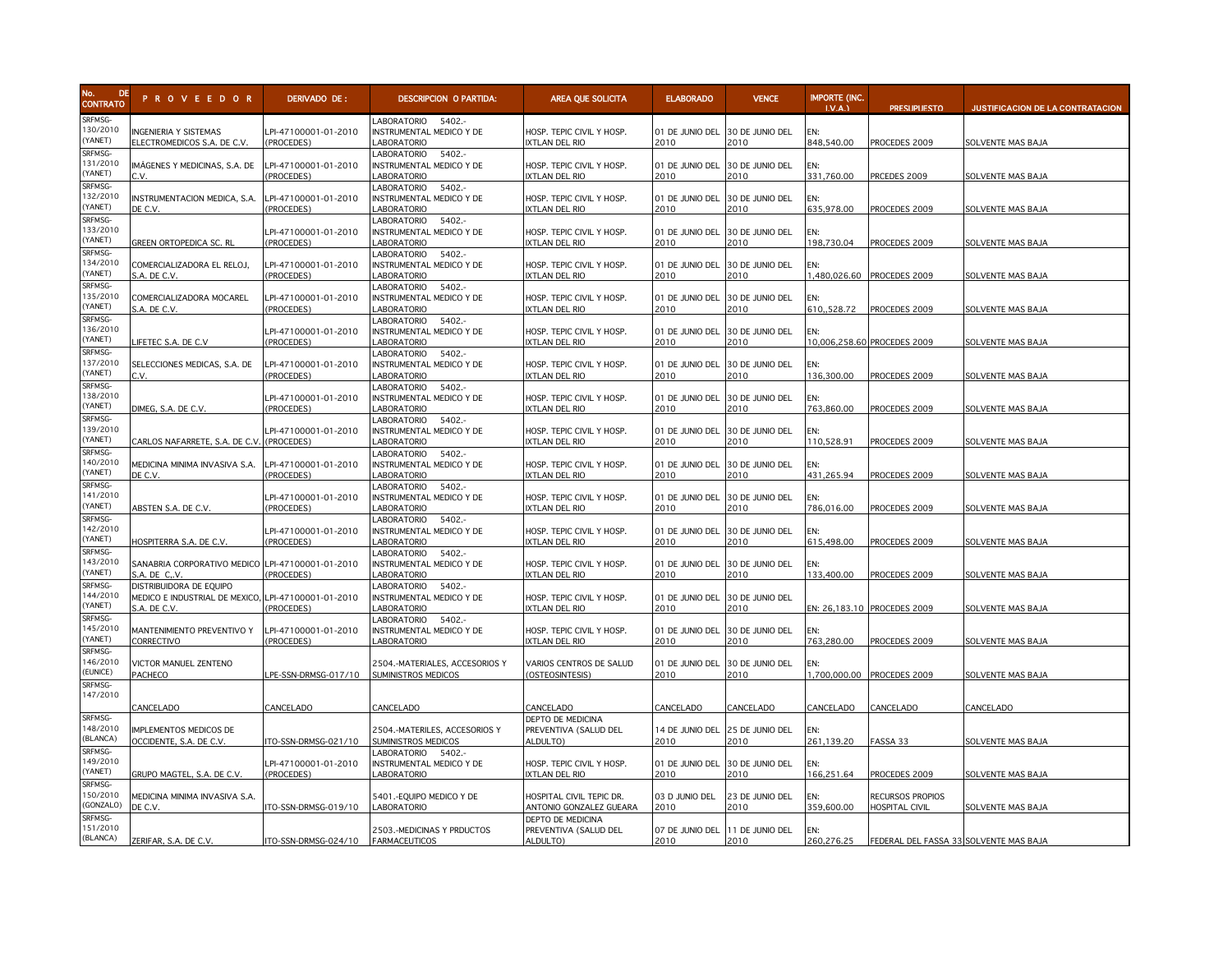

| DE<br><b>CONTRATO</b>                        | <b>PROVEEDOR</b>                                         | DERIVADO DE:                              | <b>DESCRIPCION O PARTIDA:</b>                                                             | AREA QUE SOLICITA                                                                     | <b>ELABORADO</b>                | <b>VENCE</b>                             | <b>IMPORTE (INC.</b><br>I.V.A.  | <b>PRESUPUESTO</b>                                                           | <b>JUSTIFICACION DE LA CONTRATACION</b>                                                                                                    |
|----------------------------------------------|----------------------------------------------------------|-------------------------------------------|-------------------------------------------------------------------------------------------|---------------------------------------------------------------------------------------|---------------------------------|------------------------------------------|---------------------------------|------------------------------------------------------------------------------|--------------------------------------------------------------------------------------------------------------------------------------------|
| SRFMSG-<br>152/2010<br>(J.CARLOS)<br>SRFMSG- | BAXTER, S.A. DE C.V.                                     | ADJUDICACION DIRECTA                      | SERVICIOS DE EQUIPOS EN COMODATO<br>A CONSUMO DE RECTIVOS<br>(INSTRUMENTOS PARA TERAPIAS) | HOSPITAL CIVIL TEPIC DR.<br>ANTONIO GONZALEZ GUEARA                                   | 30 DE MARZO<br>DEL 2010         | CADA 28 DIAS DE<br>CALENDARIO            | \$1,587,503.27<br>MAXIMO        | PROTECCION DE<br>GASTOS<br>CATASTROFICOS Y 8                                 | JON BASE EN LO ESTABLECIDO EN EL<br>ARTÍCULO 41 FRACCIÓN VIII DE LA LEY DE<br>ADQUISICIONES, ARRENDAMIENTOS Y                              |
| 153/2010<br>(J. MIRANDA)                     | LOVENDING GROUP, S.A. DE C.V. TTO-SSN-DRMSG-018/10       |                                           | 2504.-MATERIALES, ACCESORIOS Y<br>SUMINISTROS MEDICOS                                     | PROGRAMA DE VACUNACION<br>UNIVERSAL                                                   | 23 DE ABRIL DEL<br>2010         | 26 DE MAYO DEL<br>2010                   | EN:<br>157,760.00               | FASSA 33                                                                     | <b>SOLVENTE MAS BAJA</b>                                                                                                                   |
| SRFMSG-<br>154/2010<br>J.CARLOS 1            | ELECTRONICA Y MEDICINA S.A. DE<br>C.V.                   | <b>ADJUDICACION DIRECTA</b>               | SERVICIOS DE MANTENIMIENTO<br>PREVENTIVO Y CORRECTIVO                                     | CENTRO ESTATAL DE<br>CANCEROLOGIA                                                     | 07 DE JUNIO DEL<br>2010         | 31 DE DICIEMBRE<br><b>DEL 2010</b>       | EN:<br>2.078.026.32             | FONDO DE GASTOS<br>CATASTROFICOS                                             | CON BASE EN LO ESTABLECIDO EN EL<br>ARTÍCULO 41 FRACCIÓN VIII DE LA LEY DE<br>ADQUISICIONES, ARRENDAMIENTOS Y                              |
| SRFMSG-<br>155/2010                          | (CARLOS S.) MAGLITE, S.A. DE C.V.                        | PE-SSN-DRMSG-016/10                       | 2701.-VESTUARIO, ROPERIA Y<br>BLANCOS 2702.-PRENDAS.<br>PROTECCION PERSONAL               | DIVERSOS CENTROS DE<br>TRABAJO DE SERV. DE SALUD                                      | 11 DE JUNIO DEL<br>2010         | 31 DE AGOSTO DEL<br>2010                 | EN:<br>1.993.302.24             | RECURSOS FASSA 33 Y<br>ESTIMULO FISCAL ISR<br>S/SALARIOS                     | SOLVENTE MAS BAJA                                                                                                                          |
| SRFMSG-<br>156/2010<br>(YANET)               | HOSPITERRA S.A. DE C.V.                                  | PE-SSN-DRMSG-018/10                       | 5401.-EQUIPO MEDICO Y DE<br>LABORATORIO                                                   | <b>EQUIPAMIENTO</b><br>COMPLEMENTARIO HOSP. GEN<br><b>JESUS MARIA</b>                 | 11 DE JUNIO DEL<br>2010         | 12 DE JULIO DEL<br>2010                  | EN:<br>1.076.463.25             | APORTACIONES PARA<br>LA INFRESTRUCTURA<br>SOCIAL ESTATAL                     | SOLVENTE MAS BAJA                                                                                                                          |
| SRFMSG-<br>157/2010<br>(J.CARLOS)            | LOMEDIC, S.A. DE C.V.                                    | PE-SSN-DRMSG-020/10                       | PRESTACION DE SERVICIOS DE<br>FARMACIA, ADQUISICION,<br>DISTRIBUCION DE MEDICAMENTOS      | VARIOS CENTROS DE LOS SERV<br>DE SALUD Y AFILIADOS A<br>SEGURO POPULAR                | 07 DE JUNIO DEL<br>2010         | AL 31 DE<br><b>DICIEMBRE DEL</b><br>2010 | <b>HASTA EN:</b>                | REGIMEN ESTATAL DE<br>PROTECCION SOCIAL EN<br>40,000,000.00 SALUD Y FASSA 33 | SOLVENTE MAS BAJA                                                                                                                          |
| <b>SRFMSG-</b><br>158/2010<br>(BLANCA)       | CANCELADO                                                | <b>ANCELADO</b>                           | CANCELADO                                                                                 | CANCELADO                                                                             | CANCELADO                       | <b>CANCELADO</b>                         | CANCELADO                       | CANCELADO                                                                    | SE CANCELO PORQUE SE HIZO PEDIDO<br>(SILANES)                                                                                              |
| SRFMSG-<br>159/2010<br>(J.CARLOS)            | GE SISTEMAS MEDICOS DE<br>MEXICO, S.A. DE C.V.           | ADJUDICACION DIRECTA                      | MANTENIMIENTO PREVENTIVO Y<br>CORRECTIVO                                                  | CENTRO ESTATAL DE<br>CANCEROLOGIA                                                     | 07 DE JUNIO DEL<br>2010         | 31 DE DICIEMBRE<br>DEL 2010              | EN:<br>516,727.30               | FONDO DE GASTOS<br><b>CATASTROFICOS</b>                                      | UN BASE EN LU ESTABLECIDU EN E<br>ARTÍCULO 41 FRACCIÓN VIII DE LA LEY DE<br>ADQUISICIONES, ARRENDAMIENTOS Y<br>EDVICIOS DEL SECTOR DURLICI |
| SRFMSG-<br>160/2010<br>(BLANCA)              | <b>IMPLEMENTOS MEDICOS DE</b><br>OCCIDENTE, S.A. DE C.V. | CTP-SSN-DRMSG-013/10                      | 2505.-MATERIALES, ACCESORIOS Y<br>SUMINISTROS MEDICOS                                     | DEPTO DE MEDICINA<br>PREVENTIVA (SALUD DEL<br>ALDULTO)                                | 10 DE JUNIO DEL<br>2010         | 23 DE JUNIO DEL<br>2010                  | EN:<br>1.009.292.80             | AFASPE SEGURO<br><b>POPULAR</b>                                              | SOLVENTE MAS BAJA<br>DE CONFORMIDAD CON LO ESTAB                                                                                           |
| SRFMSG-<br>161/2010<br>J.MIRANDA)            | IMPLEMENTOS PARA HOSPITALES<br>PADILLA S.A. DE C.V.      | ADJUDICACION DIRECTA                      | 2701.-VESTUARIO, ROPERIA Y<br><b>BLANCOS</b>                                              | HOSPITAL CIVIL DR. ANTONIO<br>GONZALEZ GUEVARA                                        | 02 DE JULIO DEL<br>2010         | 27 DE JULIO DEL<br>2010                  | EN:<br>362,964.00               | <b>RECURSOS PROPIOS</b><br><b>HOSPITAL CIVIL</b>                             | LOS ARTÍCULOS 48 Y 50 DE LA LEY DE<br>ADQUISICIONES, ARRENDAMIENTOS, SERVICIOS<br>SELUAFERITAEI ESTLOLSTABLECTU PO                         |
| SRFMSG-<br>162/2010                          | JOSE ERNESTO GUTIERREZ<br>J.MIRANDA CAMPARAN             | TO-SSN-DRMSG-022/10                       | 5101.-MOBILIARIO                                                                          | CENTRO DE SALUD CON<br>SERVICIOS AMPLIADOS DE VILLA 02 DE JULIO DEL<br><b>HIDALGO</b> | 2010                            | 27 DE JULIO DEL<br>2010                  | EN:<br>551.191.40               | FONDOS PARA LA<br><b>INFRAESTRUCTURA</b><br>SOCIAL ESTATAL                   | LOS ARTÍCULOS 48 Y 50 DE LA LEY DE<br>ADQUISICIONES, ARRENDAMIENTOS, SERVICIOS<br><u>GELUAFERITIDATI ESTLOLISTABLECTIJI POT</u>            |
| SRFMSG-<br>163/2010                          | (J.MIRANDA LOVENDING GROUP, S.A. DE C.V.                 | ITO-SSN-DRMSG-023/10                      | 5206 .- BIENES INFORMATICOS                                                               | CENTRO DE SALUD CON<br>SERVICIOS AMPLIADOS DE VILLA<br><b>HIDALGO</b>                 | 02 DE JULIO DEL<br>2010         | 27 DE JULIO DEL<br>2010                  | EN:<br>388,136.00               | FONDOS PARA LA<br><b>INFRAESTRUCTURA</b><br>SOCIAL ESTATAL                   | OS ARTÍCULOS 48 Y 50 DE LA LEY DE<br>ADQUISICIONES, ARRENDAMIENTOS, SERVICIOS<br><b>NUMACENES DEL ESTADO DE NAVARI</b>                     |
| SRFMSG-<br>164/2010<br>(BLANCA)              | APLICACIONES DIAGNOSTICAS<br>NACIONALES S.A. DE C.V.     | SSN-DRMSG-ICTP-<br>014/2010               | 2501.- SUSTANCIAS QUIMICAS                                                                | DEPARTAMENTO DE SALUD<br>REPRODUCTIVA (APV)                                           | 28 DE JUNIO DE<br>2010          | 30 DE JULIO DEL<br>2010                  | \$1,095,185.00 POPULAR          | AFASPE, SEGURO                                                               | POR RESULTAR LA SOLVENTE MAS BAJA                                                                                                          |
| SRFMSG-<br>165/2010<br>(BLANCA)              | JULIO CESAR CORONEL<br><b>BLANCHET</b>                   | SSN-DRMSG-ICTP-<br>015/2010               | 2501.- SUSTANCIAS QUIMICAS                                                                | PROGRAMA DE DESARROLLO<br><b>IUMANO OPORTUNIDADES</b>                                 | 05 DE JULIO DEL<br>2010         | 15 DE JULIO DEL<br>2010                  | \$409,043.43                    | PROGRAMA DE<br>DESARROLLO HUMANO<br>"OPORTUNIDADES"                          | POR RESULTAR LA SOLVENTE MAS BAJA                                                                                                          |
| SRFMSG-<br>166/2010<br>(BLANCA)              | FRANCISCO JAVIER SOTO FONTES 016/2010                    | SSN-DRMSG-ICTP-                           | 5401.- Equipo Médico y de<br><b>ABORATORIO</b>                                            | PROGRAMA DE DESARROLLO<br>HUMANO OPORTUNIDADES                                        | 05 DE JULIO DEL<br>2010         | 15 DE JULIO DEL<br>2010                  |                                 | PROGRAMA DE<br>DESARROLLO HUMANO<br>\$1'546,466.06 "OPORTUNIDADES"           | POR RESULTAR LA SOLVENTE MAS BAJA                                                                                                          |
| SRFMSG-<br>167/2010<br>(BLANCA)              | DENTILAB, SA. DE C.V.                                    | SN-DRMSG-ITO-025/2010 SUMINISTROS MÉDICOS | 2504.- MATERIALES, ACCESORIOS Y                                                           | DEPARTAMENTO DE MEDICINA<br>PREVENTIVA                                                | 23 DE JULIO DEL<br>2010         | 06 DE AGOSTO DEL<br>2010                 | \$498,800.00 FASSA 33           |                                                                              | POR RESULTAR LA SOLVENTE MAS BAJA                                                                                                          |
| SRFMSG-<br>168/2010                          | CARLOS S) COROMINAS Y CASTILLO, S,C                      | PE-SSN-DRMSG-022/10                       | 3412.-SUBCONTRATACION DE<br>SERVICIOS A TERCEROS                                          | SEGURO POPULAR                                                                        | 26 DE JULIO DEL<br>2010         | <b>ABIERTO</b>                           | HASTA:                          | 5,000,000.00 SEGURO POPULAR                                                  | SOLVENTE MAS BAJA                                                                                                                          |
| SRFMSG-<br>169/2010                          | KN LABORATORIOS DE NAYARIT,<br>(CARLOS S) S.A. DE C.V.   | PE-SSN-DRMSG-022/10                       | 3412.-SUBCONTRATACION DE<br>SERVICIOS A TERCEROS                                          | SEGURO POPULAR                                                                        | 26 DE JULIO DEL<br>2010         | ABIERTO                                  | HASTA:                          | 9,000,000.00 SEGURO POPULAR                                                  | <b>SOLVENTE MAS BAJA</b><br>je conformidad con Lo Previsto por E                                                                           |
| SRFMSG-<br>170/2010<br>(EUNICE)              | GRUPO OCTANO, S.A. DE C.V                                | ADJUDICACION DIRECTA                      | 2602.-COMBUSTIBLES                                                                        | CARAVANAS DE LA SALUD                                                                 | 02 DE AGOSTO<br><b>DEL 2010</b> | 20 DIAS HABILES                          | 299,289.36                      | CARAVANAS DE LAS<br>SALUD                                                    | ARTÍCULO 51 FRACCIÓN I DE LA LEY DE<br>ADQUISICIONES, ARRENDAMIENTOS, SERVICIOS<br>ALMACENES DEL ESTADO DE NAVARE                          |
| SRFMSG-<br>171/2010<br>(BLANCA)              | LOVENDING GROUP, S.A. DE C.V.                            | SSN-DRMSG-ICTP-<br>018/2010               | 2504.- MATERIALES, ACCESORIOS Y<br>SUMINISTROS MÉDICOS                                    | DEPARTAMENTO DE MEDICINA<br>PREVENTIVA                                                | 02 DE AGOSTO<br>DEL 2010        | 12 DE AGOSTO DEL<br>2010                 |                                 | AFASPE, ANEXO IV<br>########### (SEGURO POPULAR)                             | POR RESULTAR LA SOLVENTE MAS BAJA                                                                                                          |
| SRFMSG-<br>172/2010<br>(YANET)               | SERGIO GONZALEZ RAMIREZ                                  | CTP-SSN-DRMSG-017/10                      | 5206.- BIENES INFORMATICOS                                                                | DIFERENTES CENTROS Y<br><b>HOSPITALES</b>                                             | 02 DE AGOSTO<br><b>DEL 2010</b> | 30 DE AGOSTO DEL<br>2010                 | EN:<br>353,563.95               | PROCEDES 2007                                                                | SOLVENTE MAS BAJA                                                                                                                          |
| <b>SRFMSG-</b><br>173/2010<br>(JUAN          | FCO. JAVIER SOTO FONTES                                  | <b>ADJUDICACION DIRECTA</b>               | 2502.-MAQUINARIA Y EQUIPO<br><b>AGROPECUARIO</b>                                          | DEPTO. DE VECTORES Y<br><b>ZOONOSIS</b>                                               | 03 DE AGOSTO<br><b>DEL 2010</b> | 23 DE AGOSTO DEL<br>2010                 | EN:<br>1,924,800.00 AFASPE 2009 |                                                                              | CANCELADO!!!                                                                                                                               |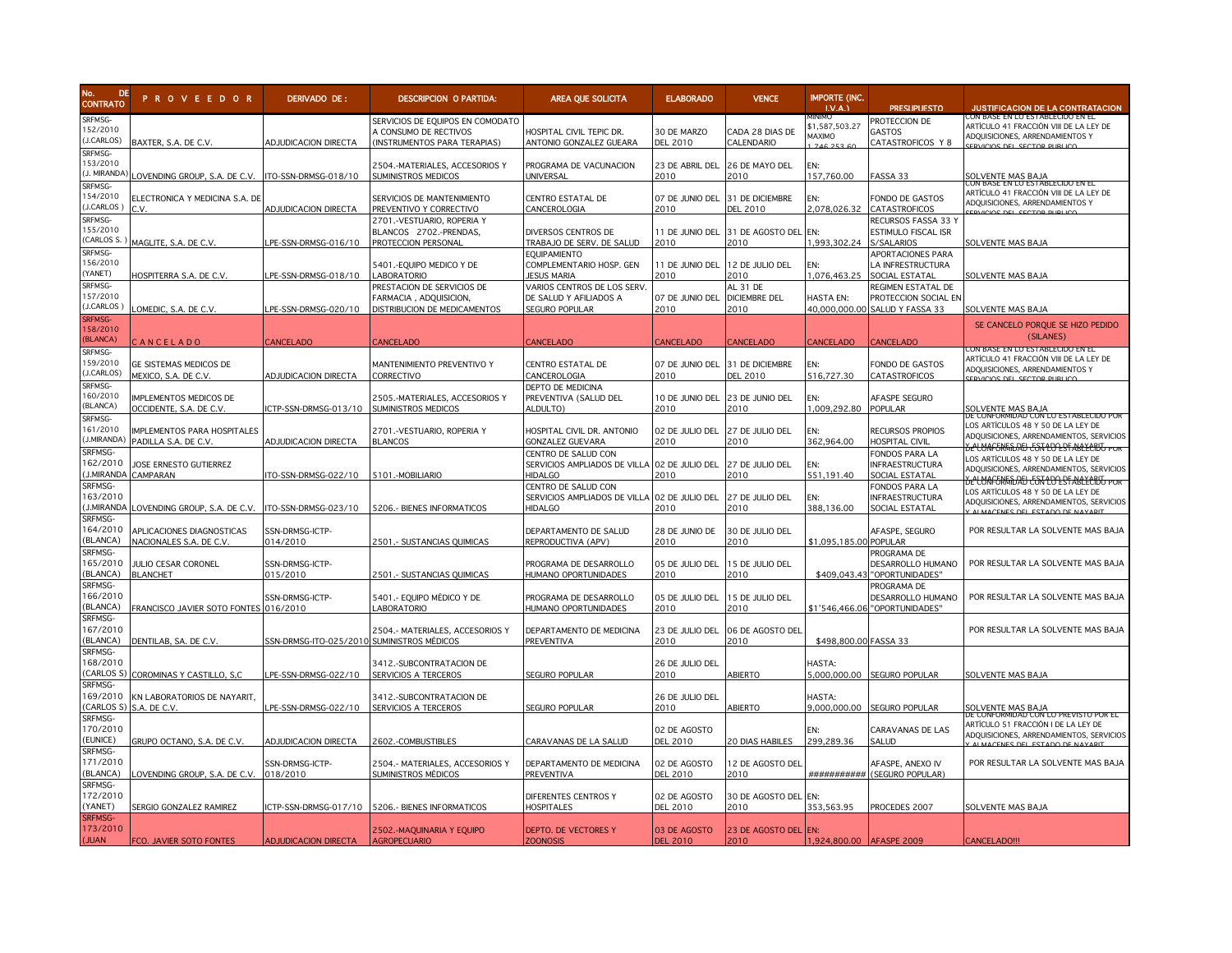

| No. DE<br>CONTRATO<br>DE | <b>PROVEEDOR</b>                                            | DERIVADO DE:         | <b>DESCRIPCION O PARTIDA:</b>                                | AREA QUE SOLICITA                          | <b>ELABORADO</b>                | <b>VENCE</b>                    | <b>IMPORTE (INC.</b><br>LV.A. | <b>PRESUPUESTO</b>                          | <b>JUSTIFICACION DE LA CONTRATACION</b>                                                    |
|--------------------------|-------------------------------------------------------------|----------------------|--------------------------------------------------------------|--------------------------------------------|---------------------------------|---------------------------------|-------------------------------|---------------------------------------------|--------------------------------------------------------------------------------------------|
| SRFMSG-                  |                                                             |                      |                                                              |                                            |                                 |                                 |                               |                                             | E CONFORMIDAD CON LO ESTABLECIDO POR                                                       |
| 174/2010                 |                                                             |                      | 5401.-EQUIPO MEDICO Y DE<br>LABORATORIO 5402 .- INSTRUMENTAL |                                            |                                 | 18 DE SEPTIEMBRE                | EN:                           | FONDO PARA LA<br><b>INFRAESTRUCTURA</b>     | EL ARTÍCULO 27 DE LA LEY DE                                                                |
|                          | ATEX Y EQUIPOS, S.A. DE C.V.                                | PE-SSN-DRMSG-021/10  | MEDICO Y DE LABORATORIO                                      | CENTRO DE SALUD DE VILLA<br><b>HIDALGO</b> | 18 DE AGOSTO<br><b>DEL 2010</b> | 2010                            | 140,626.80                    | SOCIAL ESTATAL                              | ADQUISICIONES, ARRENDAMIENTOS, SERVICIOS                                                   |
| SRFMSG-                  | SERVICIOS DE VENTA DE INSUMOS                               |                      | 5401.-EQUIPO MEDICO Y DE                                     |                                            |                                 |                                 |                               | FONDO PARA LA                               | <u> BE'CUNFORINDAD CON LO EST ABLECIDO POR</u>                                             |
| 175/2010                 | MEDICOS ESPECIALIZADOS, SA.                                 |                      | LABORATORIO 5402.- INSTRUMENTAL                              | CENTRO DE SALUD DE VILLA                   | 18 DE AGOSTO                    | 18 DE SEPTIEMBRE                | EN:                           | INFRAESTRUCTURA                             | EL ARTÍCULO 27 DE LA LEY DE                                                                |
|                          | de C.V.                                                     | PE-SSN-DRMSG-021/10  | MEDICO Y DE LABORATORIO                                      | HIDALGO                                    | <b>DEL 2010</b>                 | 2010                            | 617,020.24                    | SOCIAL ESTATAL                              | ADQUISICIONES, ARRENDAMIENTOS, SERVICIOS                                                   |
| SRFMSG-                  |                                                             |                      | 5401.-EQUIPO MEDICO Y DE                                     |                                            |                                 |                                 |                               | FONDO PARA LA                               | <del>SE'UNAFORMIDAD CON LU ES'I ABLECIDO POR</del>                                         |
| 176/2010                 |                                                             |                      | LABORATORIO 5402 .- INSTRUMENTAL                             | CENTRO DE SALUD DE VILLA                   | 18 DE AGOSTO                    | 18 DE SEPTIEMBRE                | FN:                           | <b>INFRAESTRUCTURA</b>                      | EL ARTÍCULO 27 DE LA LEY DE                                                                |
|                          | GRUPO REINET S.A. DE C.V.                                   | PE-SSN-DRMSG-021/10  | <b>MEDICO Y DE LABORATORIO</b>                               | <b>HIDALGO</b>                             | <b>DEL 2010</b>                 | 2010                            | 332,669.11                    | SOCIAL ESTATAL                              | ADQUISICIONES, ARRENDAMIENTOS, SERVICIOS<br><u>YE LUNE EN TABLE CON LOO BE ARECENT FOR</u> |
| SRFMSG-                  |                                                             |                      | 5401.-EQUIPO MEDICO Y DE                                     |                                            |                                 |                                 |                               | FONDO PARA LA                               |                                                                                            |
| 177/2010                 |                                                             |                      | LABORATORIO 5402.- INSTRUMENTAL                              | CENTRO DE SALUD DE VILLA                   | 18 DE AGOSTO                    | 18 DE SEPTIEMBRE                |                               | INFRAESTRUCTURA                             | EL ARTÍCULO 27 DE LA LEY DE<br>ADQUISICIONES, ARRENDAMIENTOS, SERVICIOS                    |
|                          | CARLOS NAFARRETE, S.A. DE C.V.                              | LPE-SSN-DRMSG-021/10 | MEDICO Y DE LABORATORIO                                      | <b>HIDALGO</b>                             | DEL 2010                        | 2010                            | EN: 45,460.40                 | SOCIAL ESTATAL                              | <u>SELUAFORIADAD CON LO ESTABLECTUS POR</u>                                                |
| <b>SRFMSG-</b>           |                                                             |                      | 5401.-EQUIPO MEDICO Y DE                                     |                                            |                                 |                                 |                               | FONDO PARA LA                               | EL ARTÍCULO 27 DE LA LEY DE                                                                |
| 178/2010                 | ABASTECDORA DE INSUMOS PARA                                 |                      | LABORATORIO 5402.- INSTRUMENTAL                              | CENTRO DE SALUD DE VILLA                   | 18 DE AGOSTO                    | 18 DE SEPTIEMBRE                | EN:                           | INFRAESTRUCTURA                             | ADQUISICIONES, ARRENDAMIENTOS, SERVICIOS                                                   |
|                          | A SALUD, S.A. DE C.V.                                       | PE-SSN-DRMSG-021/10  | MEDICO Y DE LABORATORIO                                      | HIDALGO                                    | <b>DEL 2010</b>                 | 2010                            | 1,795,387.68                  | SOCIAL ESTATAL                              | <u> SELVAFORIADAD CON LO EST ABLECTUS POR</u>                                              |
| SRFMSG-                  |                                                             |                      | 5401.-EQUIPO MEDICO Y DE                                     |                                            |                                 |                                 |                               | FONDO PARA LA                               | EL ARTÍCULO 27 DE LA LEY DE                                                                |
| 179/2010                 | JOSE ERNESTO GUTIERREZ                                      |                      | LABORATORIO 5402.- INSTRUMENTAL                              | CENTRO DE SALUD DE VILLA                   | 18 DE AGOSTO                    | 18 DE SEPTIEMBRE                |                               | INFRAESTRUCTURA                             | ADQUISICIONES, ARRENDAMIENTOS, SERVICIOS                                                   |
| <b>SRFMSG-</b>           | CAMPARAN                                                    | PE-SSN-DRMSG-021/10  | MEDICO Y DE LABORATORIO                                      | HIDALGO                                    | <b>DEL 2010</b>                 | 2010                            | EN: 10,393.60                 | SOCIAL ESTATAL<br>FONDO PARA LA             | <u>YELMAFORIADIA ESITLOLISTAKLECIUJ POR</u>                                                |
| 180/2010                 |                                                             |                      | 5401.-EQUIPO MEDICO Y DE<br>LABORATORIO 5402.- INSTRUMENTAL  | CENTRO DE SALUD DE VILLA                   | 18 DE AGOSTO                    | 18 DE SEPTIEMBRE                | FN:                           | INFRAESTRUCTURA                             | EL ARTÍCULO 27 DE LA LEY DE                                                                |
|                          | INSUMEDIC,S.A. DE C.V                                       | PE-SSN-DRMSG-021/10  | MEDICO Y DE LABORATORIO                                      | <b>HIDALGO</b>                             | <b>DEL 2010</b>                 | 2010                            | 1,458,897.20                  | SOCIAL ESTATAL                              | ADQUISICIONES, ARRENDAMIENTOS, SERVICIOS                                                   |
| SRFMSG-                  |                                                             |                      | 5401.-Equipo medico y de                                     |                                            |                                 |                                 |                               | FONDO PARA LA                               | SELUAFERITIDAEI ESTLEDESTABLECEUT POR                                                      |
| 181/2010                 |                                                             |                      | LABORATORIO 5402.- INSTRUMENTAL                              | CENTRO DE SALUD DE VILLA                   | 18 DE AGOSTO                    | 18 DE SEPTIEMBRE                | EN:                           | INFRAESTRUCTURA                             | EL ARTÍCULO 27 DE LA LEY DE                                                                |
|                          | hospiterra S.A. de C.V.                                     | PE-SSN-DRMSG-021/10  | MEDICO Y DE LABORATORIO                                      | HIDALGO                                    | DEL 2010                        | 2010                            | 4,598,728.36                  | SOCIAL ESTATAL                              | ADQUISICIONES, ARRENDAMIENTOS, SERVICIOS                                                   |
| SRFMSG-                  |                                                             |                      | 5401.-EQUIPO MEDICO Y DE                                     | CENTRO DE SALUD CON                        |                                 |                                 |                               | EGRESOS DE LA                               |                                                                                            |
| 182/2010                 |                                                             |                      | LABORATORIO 5402.- INSTRUMENTAL                              | SERVICIOS AMPLIADOS DE LA                  | 16 DE AGOSTO                    | 15 DE SEPTIEMBRE                | EN:                           | FEDERACION PEF 2009                         |                                                                                            |
| YANET)                   | hospiterra S.A. de C.V                                      | CTP-SSN-DRMSG-019/10 | MEDICO Y DE LABORATORIO                                      | PEÑITA DE JALTEMBA                         | <b>DEL 2010</b>                 | <b>DEL 2010</b>                 | 427,042.40                    | (RAMO 12)                                   | SOLVENTE MAS BAJA                                                                          |
| <b>SRFMSG-</b>           |                                                             |                      | 5401.-EQUIPO MEDICO Y DE                                     | CENTRO DE SALUD CON                        |                                 |                                 |                               | EGRESOS DE LA                               |                                                                                            |
| 183/2010                 | ABASTECEDORA DE INSUMOS                                     |                      | LABORATORIO 5402.- INSTRUMENTAL                              | SERVICIOS AMPLIADOS DE LA                  | 16 DE AGOSTO                    | 15 DE SEPTIEMBRE                | EN:                           | FEDERACION PEF 2009                         |                                                                                            |
| YANET)                   | PARA LA SALUD, S.A. DE C.V.                                 | CTP-SSN-DRMSG-019/10 | MEDICO Y DE LABORATORIO                                      | PEÑITA DE JALTEMBA                         | <b>DEL 2010</b>                 | DEL 2010                        | 379,262.00                    | (RAMO 12)                                   | SOLVENTE MAS BAJA                                                                          |
| SRFMSG-                  |                                                             |                      |                                                              | LABORATORIO ESTATAL DE LOS                 |                                 |                                 |                               | EGRESOS DE LA                               |                                                                                            |
| 184/2010                 |                                                             |                      | 5401.-Equipo medico y de                                     | Servicios de Salud de                      | 16 DE AGOSTO                    | 15 DE SEPTIEMBRE                | FN:                           | FEDERACION PEF 2009                         |                                                                                            |
| YANET)                   | HOSPITERRA S.A. DE C.V.                                     | CTP-SSN-DRMSG-020/10 | LABORATORIO                                                  | NAYARIT                                    | <b>DEL 2010</b>                 | <b>DEL 2010</b>                 | 766.029.20                    | <b>RAMO 12)</b>                             | SOLVENTE MAS BAJA                                                                          |
| SRFMSG-                  |                                                             |                      |                                                              |                                            |                                 | NATURALES                       |                               | AFASSPE 2010                                |                                                                                            |
| 185/2010<br>(BLANCA)     |                                                             |                      |                                                              | CENTRO ESTATL DE                           | 23 DE AGOSTO                    | SIGUIENTES A LA                 | EN:                           | (ARRANQUE PAREJO EN                         |                                                                                            |
| SRFMSG-                  | SARA RAMIREZ MARTINEZ                                       | CTP-SSN-DRMSG-022/11 | 2501 .- SUSTANCIAS QUIMICAS                                  | TRANSFUSION SANGUINEA                      | <b>DEL 2010</b>                 | <b>FIRMA DEL</b>                | 1,566,487.20                  | A VIDA)                                     | SOLVENTE MAS BAJA                                                                          |
| 186/2010                 |                                                             |                      |                                                              | DEPARTAMENTO DE MEDICINA                   |                                 | 10 DE SEPTIEMBRE                | EN:                           | DEL SEGURO MEDICO                           |                                                                                            |
| <b>BLANCA)</b>           | ZERIFAR, S.A. DE C.V.                                       | ADJUDICACION DIRECTA | 2503.- MEDICINAS Y PRODUCTOS<br><b>FARMACEUTICOS</b>         | PREVENTIVA (VACUNACION<br>UNIVERSAL)       | 25 DE AGOSTO<br><b>DEL 2010</b> | <b>DEL 2010</b>                 | 495.916.75                    | PARA UNA NUEVA<br><b>GENERACION (CAPITA</b> | SOLVENTE MAS BAJA                                                                          |
| SRFMSG-                  |                                                             |                      |                                                              | DEPRTAMENTO DE SALUD                       |                                 |                                 |                               |                                             |                                                                                            |
| 187/2010                 |                                                             |                      | 2503.- MEDICINAS Y PRODUCTOS                                 | REPRODUCTIVA (PLANIFICACION                | 28 DE AGOSTO                    | 03 DE SEPTIEMBRE                | EN:                           | RECURSOFEDERAL                              |                                                                                            |
| <b>BLANCA)</b>           | ZERIFAR, S.A. DE C.V.                                       | ADJUDICACION DIRECTA | <b>FARMACEUTICOS</b>                                         | <b>FAMILIAR</b> )                          | <b>DEL 2010</b>                 | <b>DEL 2010</b>                 | 344,586.00                    | FASSA 33 (H18)                              | SOLVENTE MAS BAJA                                                                          |
| SRFMSG-                  |                                                             | LPE-SSN-DRMSG-023/10 |                                                              |                                            |                                 |                                 |                               | RECURSOS DEL FASSA                          |                                                                                            |
| 188/2010                 |                                                             | SEGUNDA              | 2701.-VESTUARIO, ROPERIA Y                                   | DIVERSOS CENTROS DE                        | 05 DE AGOSTO                    | 27 DE SEPTIEMBRE                | FN·                           | 33 Y ESTIMULO FISCAL                        |                                                                                            |
| (ARLOS S.)               | MAGLITE, S.A. DE C.V.                                       | CONVOCATORIA)        | <b>BLANCOS</b>                                               | TRABAJO DE SERV. DE SALUD                  | <b>DEL 2010</b>                 | <b>DEL 2010</b>                 | 3,884,863.20                  | DE ISR S/ SALARIOS                          | SOLVENTE MAS BAJA                                                                          |
| SRFMSG-                  |                                                             | LPE-SSN-DRMSG-023/10 |                                                              |                                            |                                 |                                 |                               | RECURSOS DEL FASSA                          |                                                                                            |
| 189/2010                 |                                                             | SEGUNDA              | 2701.-VESTUARIO, ROPERIA Y                                   | DIVERSOS CENTROS DE                        | 05 DE AGOSTO                    | 27 DE SEPTIEMBRE                | EN:                           | 33 Y ESTIMULO FISCAL                        |                                                                                            |
| CARLOS S.                | FRANCISCO CRESPO PEÑA                                       | CONVOCATORIA)        | <b>BLANCOS</b>                                               | TRABAJO DE SERV. DE SALUD                  | <b>DEL 2010</b>                 | <b>DEL 2010</b>                 | 327.094.48                    | DE ISR S/ SALARIOS                          | SOLVENTE MAS BAJA                                                                          |
| SRFMSG-                  |                                                             | LPE-SSN-DRMSG-023/10 |                                                              |                                            |                                 |                                 |                               | RECURSOS DEL FASSA                          |                                                                                            |
| 190/2010<br>CARLOS S.    |                                                             | (SEGUNDA             | 2701.-VESTUARIO, ROPERIA Y                                   | DIVERSOS CENTROS DE                        | 05 DE AGOSTO                    | 27 DE SEPTIEMBRE                | EN:                           | 33 Y ESTIMULO FISCAL                        |                                                                                            |
| SRFMSG-                  | <b>OLIVIA RODRIGUEZ HERNANDEZ</b>                           | CONVOCATORIA)        | <b>BLANCOS</b>                                               | TRABAJO DE SERV. DE SALUD                  | DEL 2010                        | <b>DEL 2010</b>                 | 600,032.04                    | DE ISR S/ SALARIOS                          | <b>SOLVENTE MAS BAJA</b>                                                                   |
| 191/2010                 |                                                             |                      | 2701.-VESTUARIO, ROPERIA Y                                   | DIVERSOS CENTROS DE                        | 05 DE AGOSTO                    | 27 DE SEPTIEMBRE                | EN:                           | RECURSOS DEL FASSA<br>33 Y ESTIMULO FISCAL  |                                                                                            |
| CARLOS S.                | MARTHA M. GONZALEZ GONZALEZ                                 | PE-SSN-DRMSG-023/10  | <b>BLANCOS</b>                                               | TRABAJO DE SERV. DE SALUD                  | <b>DEL 2010</b>                 | <b>DEL 2010</b>                 | 742,520.64                    | DE ISR S/ SALARIOS                          | SOLVENTE MAS BAJA                                                                          |
| SRFMSG-                  |                                                             |                      |                                                              |                                            |                                 |                                 |                               | AFASSPE 2010                                |                                                                                            |
| 192/2010                 |                                                             |                      | 5401.-Equipo medico y de                                     | CENTRO ESTATAL DE                          | 30 DE AGOSTO                    | DENTRO DE LOS 5                 | EN:                           | ARRANQUE PAREJO EN                          |                                                                                            |
| (BLANCA)                 | SARA RAMIREZ MARTINEZ                                       | CTP-SSN-DRMSG-024/10 | LABORATORIO                                                  | TRANSFUSION SANGUINEA                      | <b>DEL 2010</b>                 | <b>DIAS NATURALES</b>           | 729,640.00                    | A VIDA)                                     | SOLVENTE MAS BAJA                                                                          |
| SRFMSG-                  | PUBLIC HEALTH SUPPLY AND                                    |                      |                                                              |                                            |                                 |                                 |                               |                                             |                                                                                            |
| 193/2010                 | EQUIPMENT DE MEXICO, S.A. DE                                |                      | 2502.-PLAGUICIDAS, ABONOS Y                                  | DEPARTAMENTO DE VECTORES                   | 27 DE AGOSTO                    | 10 DE SEPTIEMBRE                | EN:                           |                                             | ARTÍCULO 51 FRACCIÓN III DE LA LEY DE                                                      |
| (J. CARLOS               | C V                                                         | ADJUDICACION DIRECTA | <b>FERTILIZANTES</b>                                         | ZOONOSIS                                   | DEL 2010                        | <b>DEL 2010</b>                 | 3,490,500.00                  | RECURSOS ESTATALES                          | ADQUISICIONES, ARRENDAMIENTOS, SERVICIOS                                                   |
| SRFMSG-                  | PRODUCTOS DE HIGUIENE Y                                     |                      |                                                              |                                            |                                 |                                 |                               |                                             | <del>ON BASE LIN EV LS FABEEC DU POK LET</del><br>ARTÍCULO 51 FRACCIÓN III DE LA LEY DE    |
| 194/2010                 | PROTECCION AMBIENTAL, S.A. DE                               |                      | 2502.-PLAGUICIDAS, ABONOS Y                                  | DEPARTAMENTO DE VECTORES                   | 27 DE AGOSTO                    | 10 SEPTIEMBRE DEL               | EN:                           |                                             | ADQUISICIONES, ARRENDAMIENTOS, SERVICIOS                                                   |
| J. CARLOS                |                                                             | ADJUDICACION DIRECTA | <b>FERTILIZANTES</b>                                         | ZOONOSIS                                   | <b>DEL 2010</b>                 | 2010                            | 371,200.00                    | RECURSOS ESTATALES                          | MACENES DEL ESTADO DE NAVARE                                                               |
| SRFMSG-                  |                                                             |                      |                                                              |                                            | 23 DE                           |                                 |                               | CUOTA SOCIAL DEL                            |                                                                                            |
| 195/2010                 |                                                             |                      | 2701.-VESTUARIO, ROPERIA Y                                   | DIVERSOS CENTROS DE                        |                                 | SEPTIEMBRE DEL 29 DE SEPTIEMBRE | EN:                           | SEGURO POPULAR DE                           |                                                                                            |
|                          | (CARLOS S. MARTHA M. GONZALEZ GONZALEZ ADJUDICACION DIRECTA |                      | BLANCOS (UNIFORMES QUIRURGICOS)                              | TRABAJO DE SERV. DE SALUD                  | 2010                            | <b>DEL 2010</b>                 | 450,428.00                    | <b>CADA HOSPITAL</b>                        | SOLVENTE MAS BAJA                                                                          |